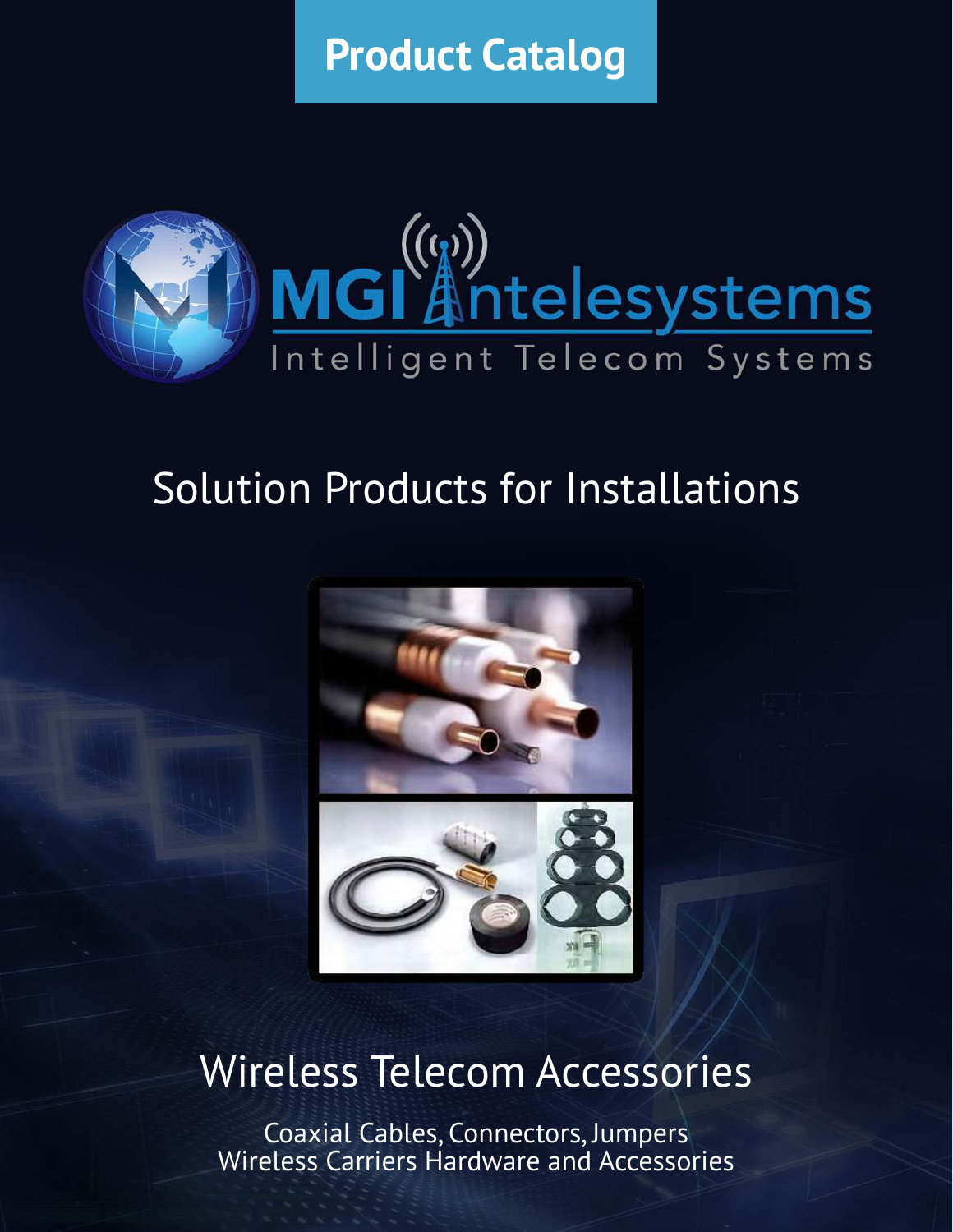# **Introducing: New 6-8mm Mini Block**

Item #: THCB68M10

Type: Cable Blocks

#### **6-8mm Mini Cable Block Hanger**

New Smaller Block version for 6-8mm cables. Mini dual cable saddle hanger block, designed for RF, RG and FO type cables.

The two cables, can be led to the fixing point and affix through 3/8"/M10 threaded rods and screws, or sRF Cable Clamps.

Cables are gently held, thanks to the internal special geometry of the saddles.

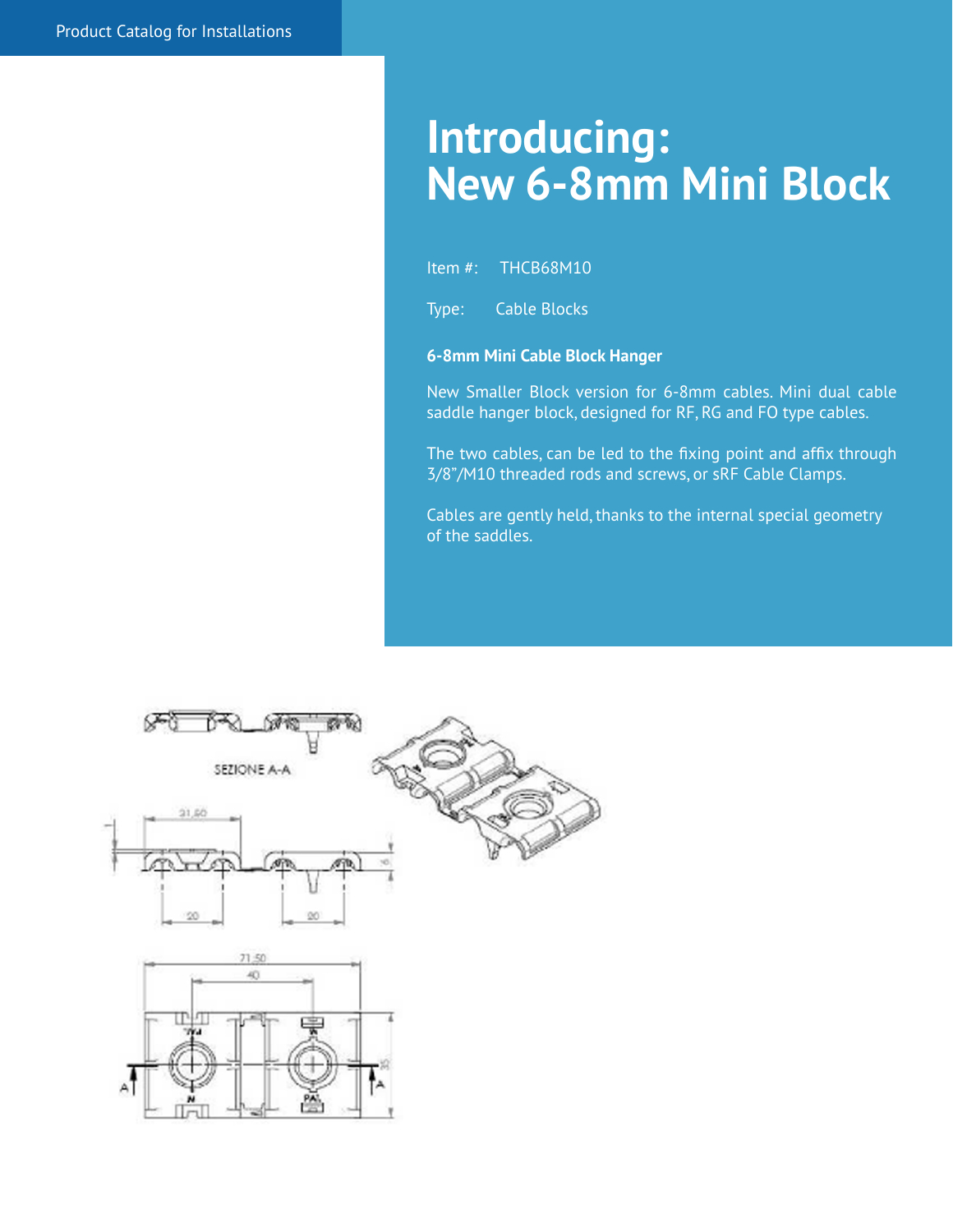# **Why Choose MGI Intelesystems**

#### **We know exactly what you want.**

We understand that you require quality Wireless Telecommunication Materials and Accessories.

We are confident that MGI Intelesystems is very well positioned to deliver you these superior products with the most competitive price. We have an extensive and strong history in providing excellent products successfully to the Wireless Telecom industry. To ensure our continued success, we maintain our quality expertise that continues to deliver sustainable solutions for Carriers, Distributors and Contractors throughout Canada.

Quality is often described as "conformance to requirements." This is our Protocol where "Quality: defined by our clients and delivered by us."

Our Policy is to provide the highest level of customer satisfaction possible and our objective is distinction of our excellence.

#### **Who we are**

MGI Intelesystems is a Canadian multi-disciplinary telecommunication solutions provider. We offer a wide range of services to meet the needs of our clients. We specialize in servicing organizations in the Telecommunication Industry. Our current areas of service include research and development, fabrication and distribution, installation and testing if required.

MGI Intelesystems, your partner in product solutions.

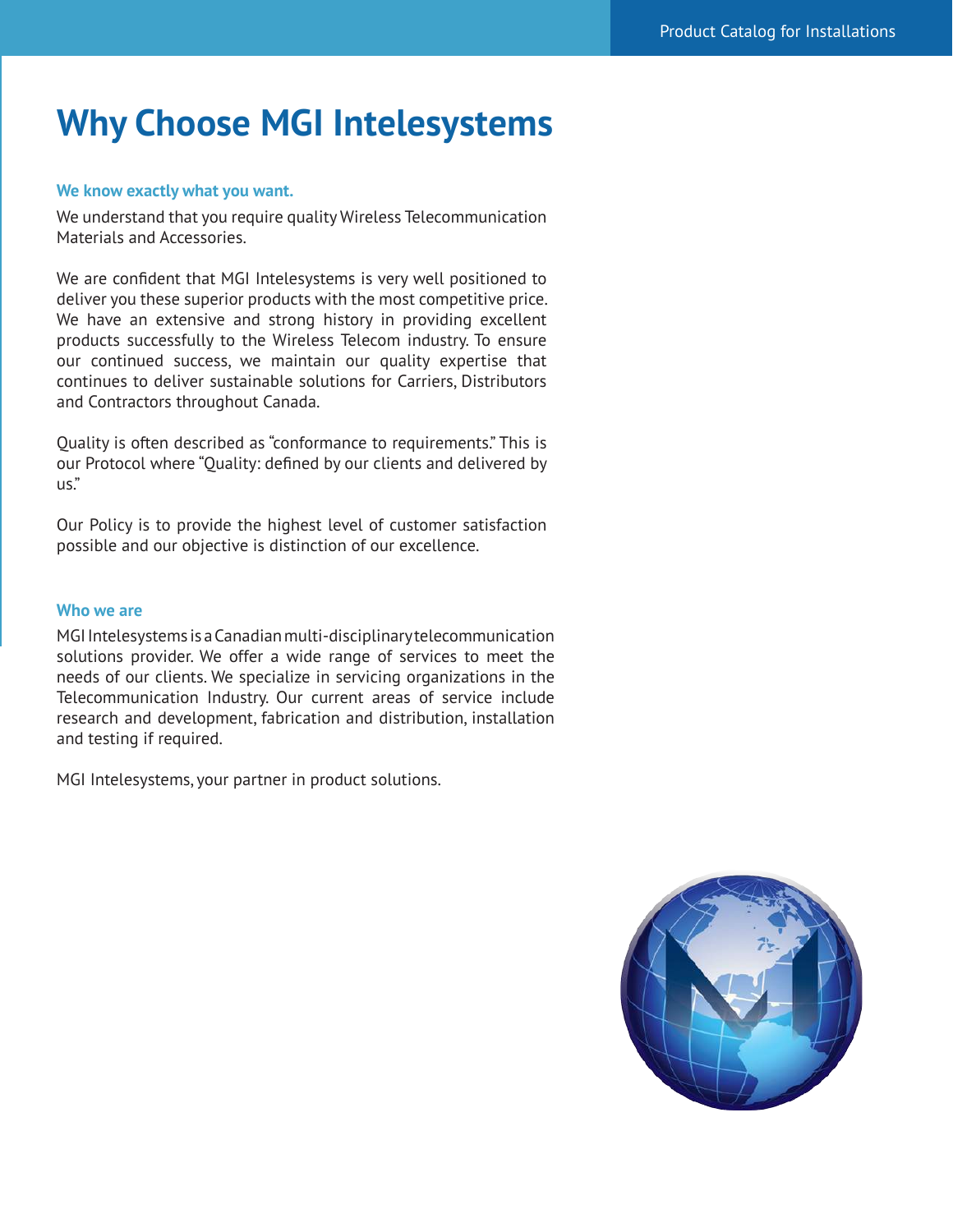# **Contents**

# **Introduction**

**Cable Block Hangers**

| Mini Cable Block Hangers               | $01 - 02$ |
|----------------------------------------|-----------|
| 6-8mm Cable Block Hanger               | 01        |
| 9-12mm Cable Block Hanger              | 01        |
| 13-16mm Cable Block Hanger             | 01        |
| <b>Coaxial Cable Block Hangers</b>     | 02        |
| 1/2" Double Coaxial Cable Block Hanger | 02        |
| 5/8" Double Coaxial Cable Block Hanger | 02        |
| 7/8" Double Coaxial Cable Block Hanger | 02        |

# **Hoisting Grips**

| Lace-up Hoisting Grips                 | $03 - 04$ |
|----------------------------------------|-----------|
| Hoisting Grip for 1/2" Coaxial Cable   | 03        |
| Hoisting Grip for 7/8" Coaxial Cable   | 03        |
| Hoisting Grip for 1-5/8" Coaxial Cable | 03        |
| Hoisting Grip for 5/8" Coaxial Cable   | 04        |
| <b>Support Hoisting Grips</b>          | በ4        |

# **Round Member Adapters**

| <b>Round Member Adapters</b> | 04-06 |
|------------------------------|-------|
| 1-2" Round Member Adapter    | 04    |
| 2-3" Round Member Adapter    | 05    |
| 3-4" Round Member Adapter    | 05    |
| 4-5" Round Member Adapter    | 05    |
| 5-6" Round Member Adapter    | 06    |
| 6-8 Round Member Adapter     | 06    |
|                              |       |

# **Angle Adapter and Accessories**

| <b>Angle Adapters</b>              | 06      |
|------------------------------------|---------|
| Angle Adapter with 3/8" Taped Hole | 06      |
| Hardware                           | $07-10$ |
| Kit incl. 3/8" Hex Bolts           | 07      |
| Kit incl. 3/8" Fillister Bolts     |         |

| i         | Kit incl. 3/8" Threaded Rods              | 07        |
|-----------|-------------------------------------------|-----------|
|           | Kit (Triple) for 1/2" or 7/8" Hangers     | 08        |
|           | Kit (Triple) for 1-1/4" or 1-5/8" Hangers | 08        |
|           | Kit (Double) for 1/2" or 7/8" Hangers     | 08        |
|           | Kit (Double) for 1-1/4" or 1-5/8" Hangers | 09        |
|           | Kit for 1/2" or 7/8" Hangers              | 09        |
|           | Premium Kit for Mini Hangers              | 09        |
|           | <b>Kit for Mini Block Hangers</b>         | 10        |
|           | Kit (Triple) for Mini Block Hangers       | 10        |
|           | <b>Connectors</b>                         |           |
|           | Connectors                                | $10 - 11$ |
|           | N Female with Gas Barrier (7/8")          | 10        |
|           | N Male with Gas Barrier (7/8")            | 11        |
|           | DIN Male Positive Stop (7/16")            | 11        |
| ろろ        | N Male Positive Stop (1/2")               | 11        |
|           |                                           |           |
| į.        | <b>Coaxial Cables</b>                     |           |
| ļ         | <b>Coaxial Cables</b>                     | $12 - 13$ |
|           | Coaxial Cable (1/2")                      | 12        |
|           | Coaxial Cable (7/8)"                      | 12        |
|           | Coaxial Cable (1-1/4")                    | 12        |
|           | Coaxial Cable (1-5/8")                    | 13        |
|           | <b>Communications Coaxial Cable</b>       | 13        |
| こりこり こりこう | Entry Cushion with Coaxial Cable (5/8")   | 13        |
|           |                                           |           |
|           | <b>Grounding Kits</b>                     |           |
|           | <b>Grounding Kits</b>                     | $14 - 16$ |
|           | Grounding Kit (1/2")                      | 14        |
|           | Grounding Kit (5/8")                      | 14        |
|           | Grounding Kit (7/8")                      | 14        |
|           | Grounding Kit (1-1/4")                    | 15        |
|           | Grounding Kit (1-5/8")                    | 15        |
| 7         | Universal Grounding Kit (1/2" to 1-5/8")  | 15        |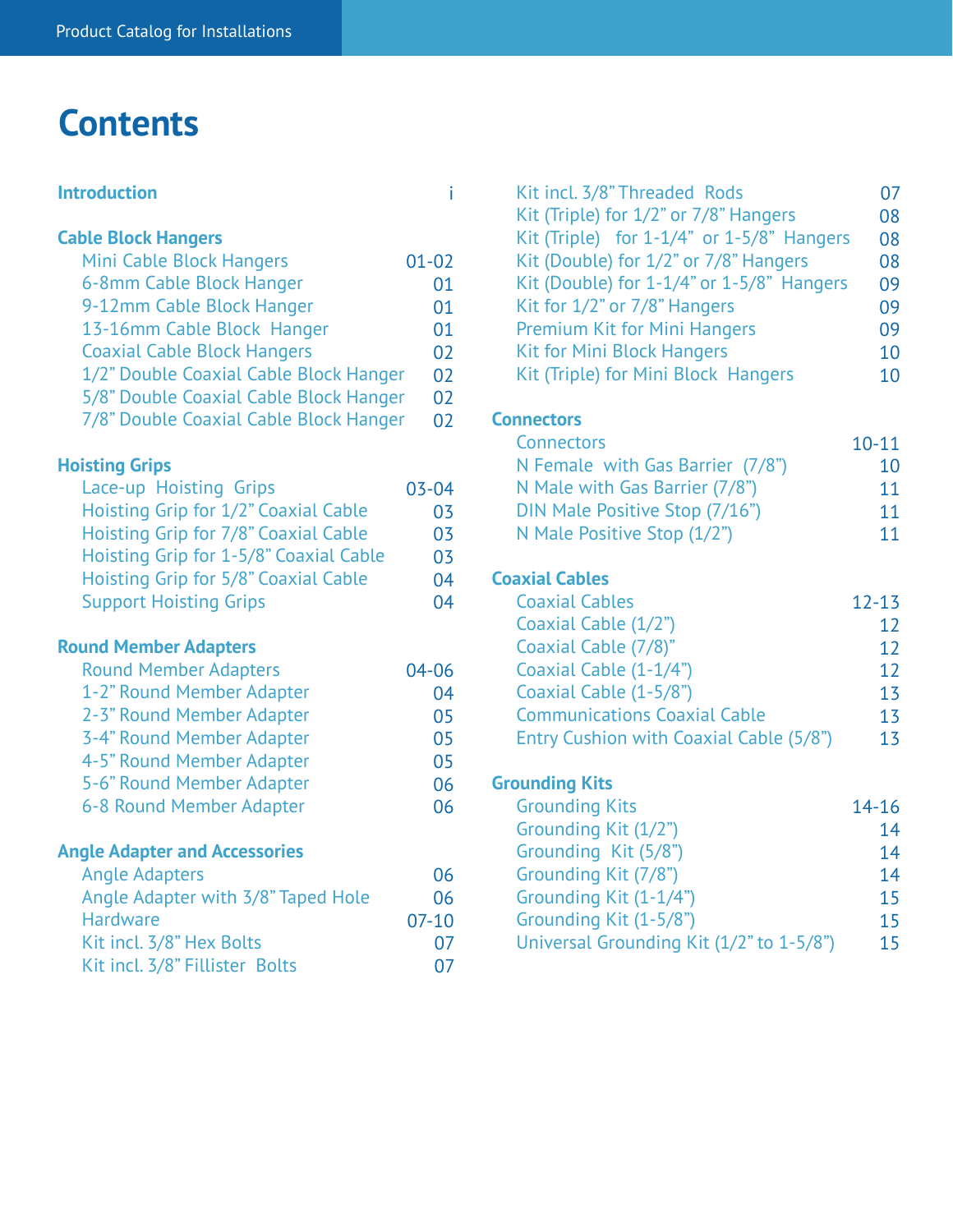| Grounding Kit (1/4" & 3/8")            | 16        |
|----------------------------------------|-----------|
| Grounding Kit (1/4") with #6 AWG Cable | 16        |
|                                        |           |
| <b>Jumper Cables</b>                   |           |
| <b>Jumper Cables</b>                   | $16 - 18$ |
| DB9 (M) - AISG (F) Cable (PU, 1m)      | 16        |
| AISG/M - AISG/F Cable (PU, 1m)         | 17        |
| AISG/M - AISG/F Cable (PU, 3m)         | 17        |
| AISG/M - AISG/F Cable (PU, 5m)         | 17        |
| AISG/M - AISG/F Cable (PU, 7m)         | 18        |
| AISG/M - AISG/F Cable (PU, 10m)        | 18        |
| AISG/M - AISG/F Cable (PU, 15m)        | 18        |
|                                        |           |
| <b>Weatherproofing</b>                 |           |
| <b>Weatherproofing Kit</b>             | 19        |
|                                        |           |
| <b>Fasteners</b>                       |           |
| Nylon Cable Tie                        | 19        |
|                                        |           |
| <b>Bus Bars</b>                        |           |
| <b>Tinned Copper Bar</b>               | 19        |
| $(1/4"x2-1/2"x12-1/2")$                |           |
|                                        |           |
| <b>Isolators</b>                       |           |
|                                        |           |
| <b>Standoff Isolators</b>              | 20        |
| $(3200 \ 2 - 1/2" x 2 - 1/2")$         |           |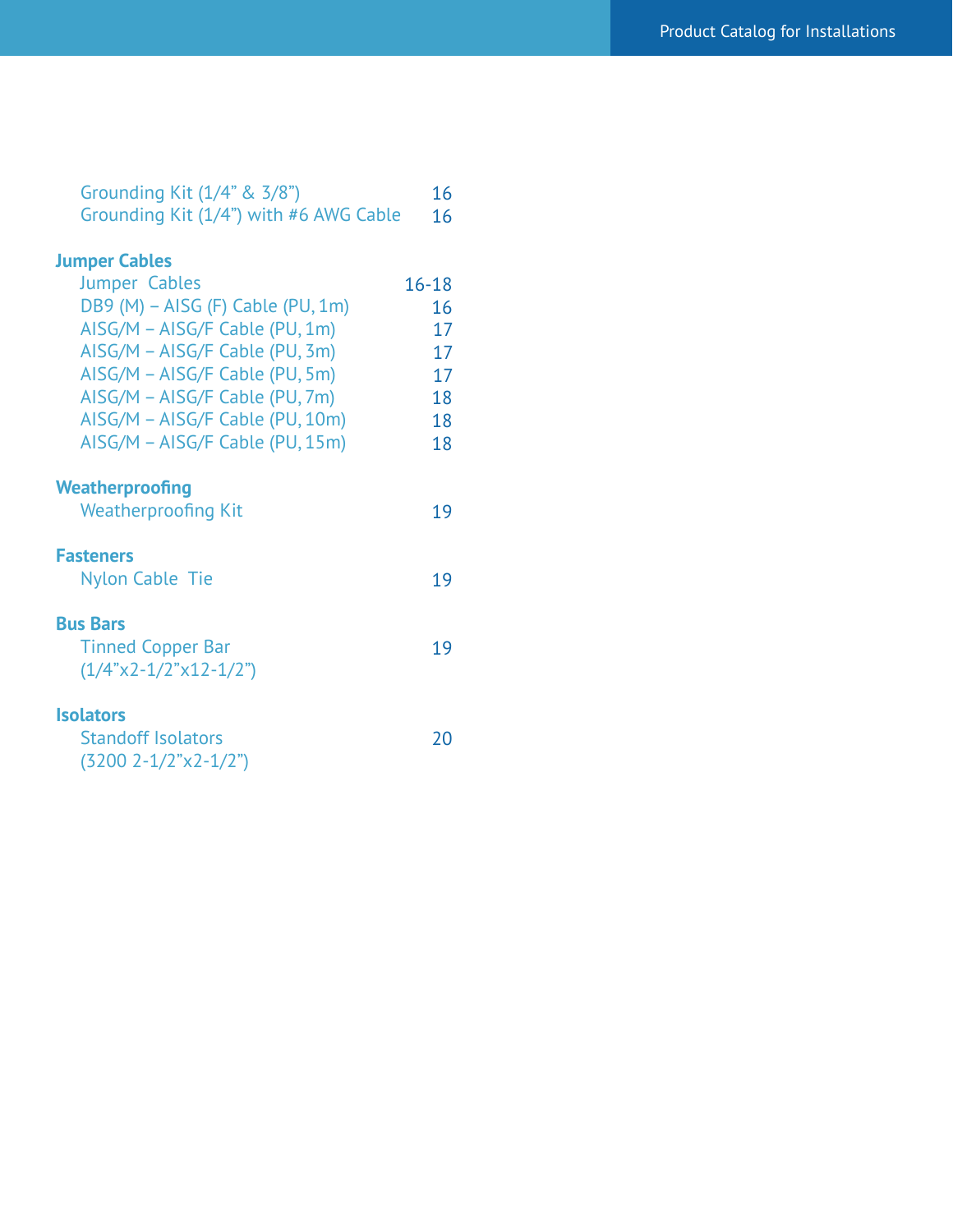

#### **Mini cable block hanger for 6-8mm cable**

6-8mm cable block hangers with 3/8" through hole, beveled cable hole edge. Kit of 10.

Calibrated mini dual cable saddle hanger block. Designed for 6-8mm RF, RG and FO type cables. Consist of two hinged calibrated half saddles that snap down on dual run of cables. Hardware affixing point through 3/8"/M10 threaded rod and screws, or sRF Cable Clamps.

Cables are gently held, thanks to the internal special geometry of the saddles. They are specially recommended for RG and FO cables.

Item #: THCB68M8AS, Type: Cable Blocks



### **Mini cable block hanger for 9-12mm cable**

9-12mm cable block hangers with 3/8" through hole, beveled cable hole edge. Kit of 10.

Calibrated mini dual cable saddle hanger block. Designed for 9-12mm RF, RG and FO type cables. Consist of two hinged calibrated half saddles that snap down on dual run of cables. Hardware affixing point through 3/8"/M10 threaded rod and screws, or sRF Cable Clamps.

Cables are gently held, thanks to the internal special geometry of the saddles. They are specially recommended for RG and FO cables.

Item #: THCB912M8AS, Type: Cable Blocks



#### **Mini cable block hanger for 13-16mm cable**

13-16mm cable block hangers with 3/8" through hole, beveled cable hole edge. Kit of 10.

Calibrated mini dual cable saddle hanger block. Designed for 13-16mm RF, RG and FO type cables. Consist of two hinged calibrated half saddles that snap down on dual run of cables. Hardware affixing point through 3/8"/M10 threaded rod and screws, or sRF Cable Clamps. Cables are gently held, thanks to the internal special geometry of the saddles. They are specially recommended for RG and FO cables.

Item #: THCB1316M8AS, Type: Cable Blocks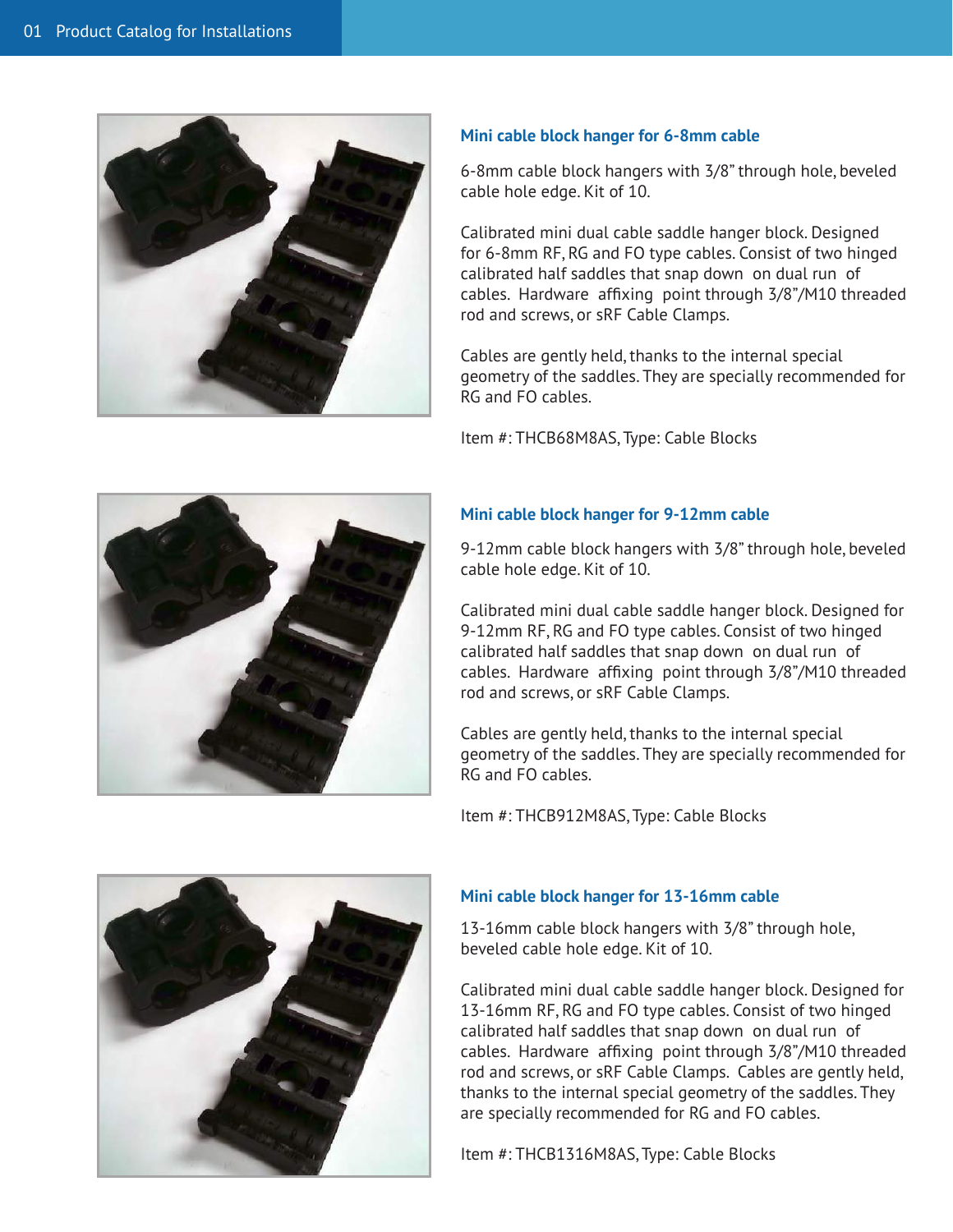

#### **Double cuff cable support block hanger for 1/2" coaxial cable**

Lock stackable ,double cuff 1/2" cable support block hanger with 3/8" or M10 through hole.

Can be stacked with other sizes of Double cuff cable block hangers. Made of durable long glass black polypropylene, UV resistant and designed to withstand temperatures of -40° to 185° F.

Kit of 10

Item #: THCB1238AR Type: Cable Blocks



#### **Double cuff cable block hanger for 5/8" coaxial cable**

Lock stackable ,double cuff 5/8" cable support block hanger with 3/8" or M10 through hole.

Can be stacked with other sizes of Double cuff cable block hangers. Made of durable long glass black polypropylene, UV resistant and designed to withstand temperatures of -40° to 185°F.

Kit of 10

Item #: THCB5838AR Type: Cable Blocks



### **Double cuff cable block hanger for 7/8"**

Lock stackable ,double cuff 7/8" cable support block hanger with 3/8" or M10 through hole.

Can be stacked with other sizes of Double cuff cable block hangers. Made of durable long glass black polypropylene, UV resistant and designed to withstand temperatures of -40° to 185°F.

Kit of 10

Item #: THCB7838AR Type: Cable Blocks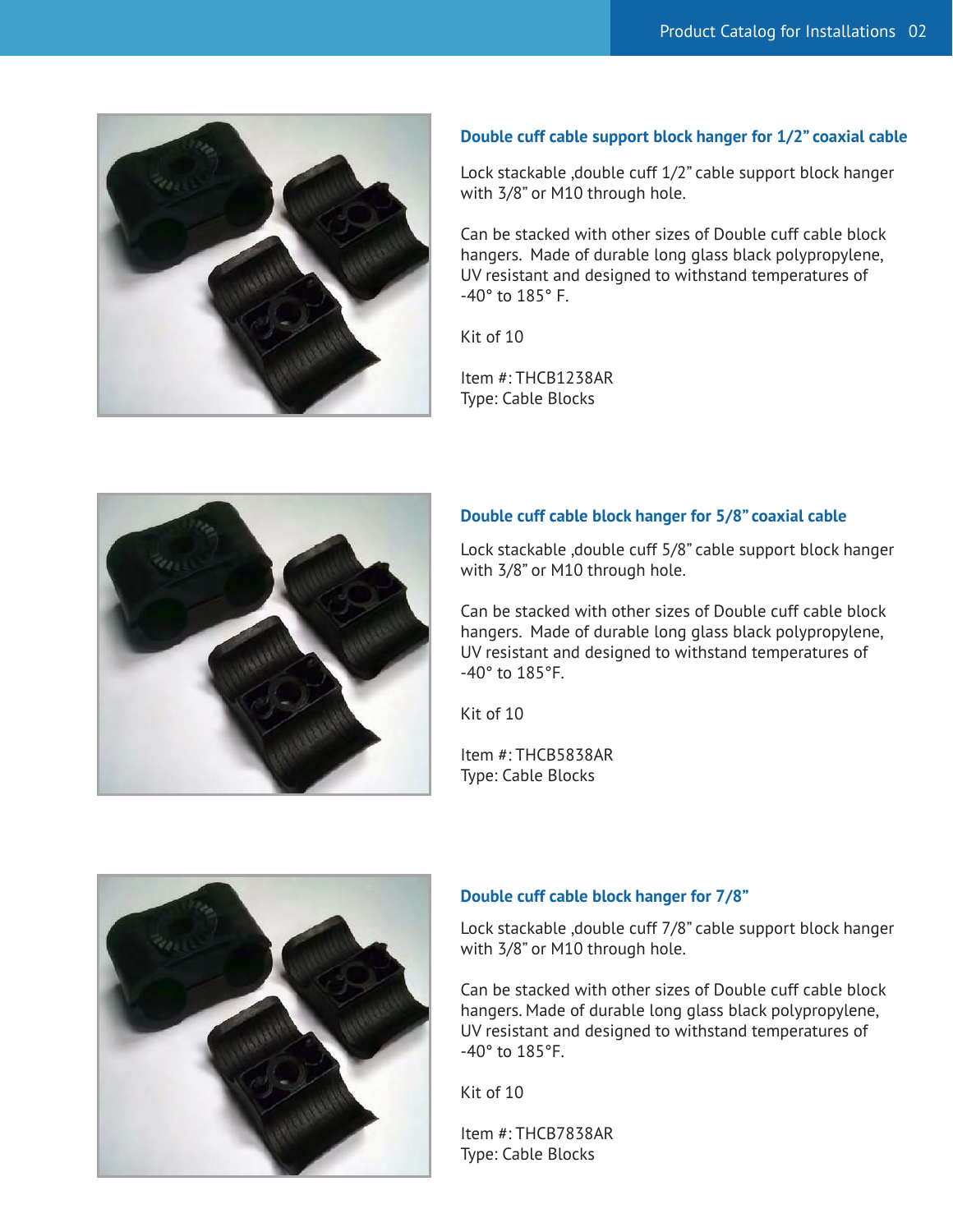

**Lace-up hoisting grip for ½" coaxial cable** Lace-up hoisting grip for 1/2" coaxial cable Item #: THLUHG12CC Type: Hoisting Grips



**Lace-up hoisting grip for 7/8" coaxial cable** Lace-up hoisting grip for 7/8" coaxial cable. Item #: THLUHG78CC Type: Hoisting Grips



**Lace-up hoisting grip for 1-5/8" coaxial cable** Lace-up hoisting grip for 1-5/8" coaxial cable. Item #: THLUHG158CC Type: Hoisting Grips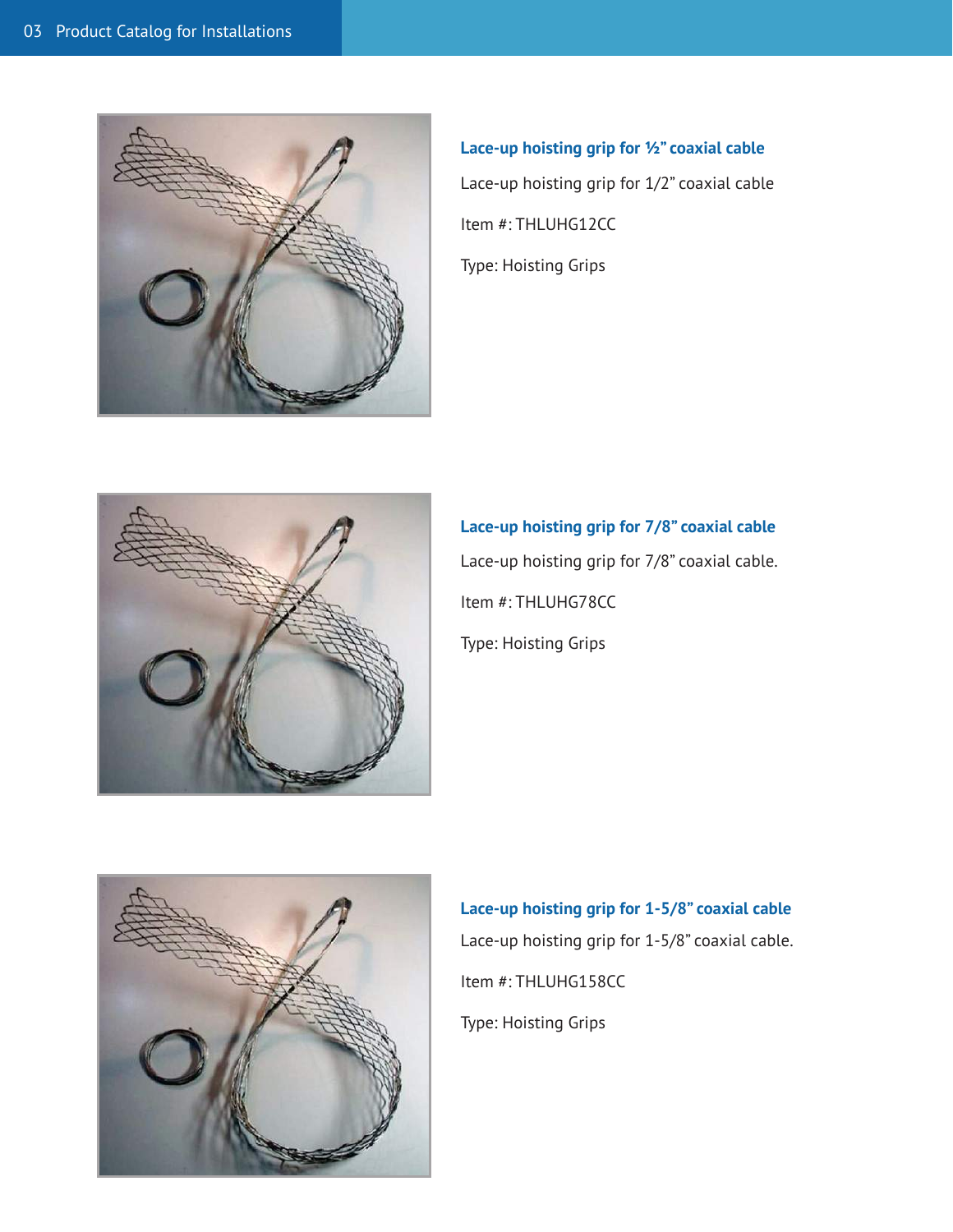

**Lace-up hoisting grip for 5/8" coaxial cable** Lace-up hoisting grip for 5/8" coaxial cable. Item #: THLUHG58CC Type: Hoisting Grips



**Support hoisting grip for 1/2" coaxial cable** Support hoisting grip for 1/2" coaxial cable. Item #: THL4HG12CC Type: Hoisting Grips



**1-2" round member adapter** Round member adapter (1-2"), kit of 10 Item #: THRMA12HC Type: Adapters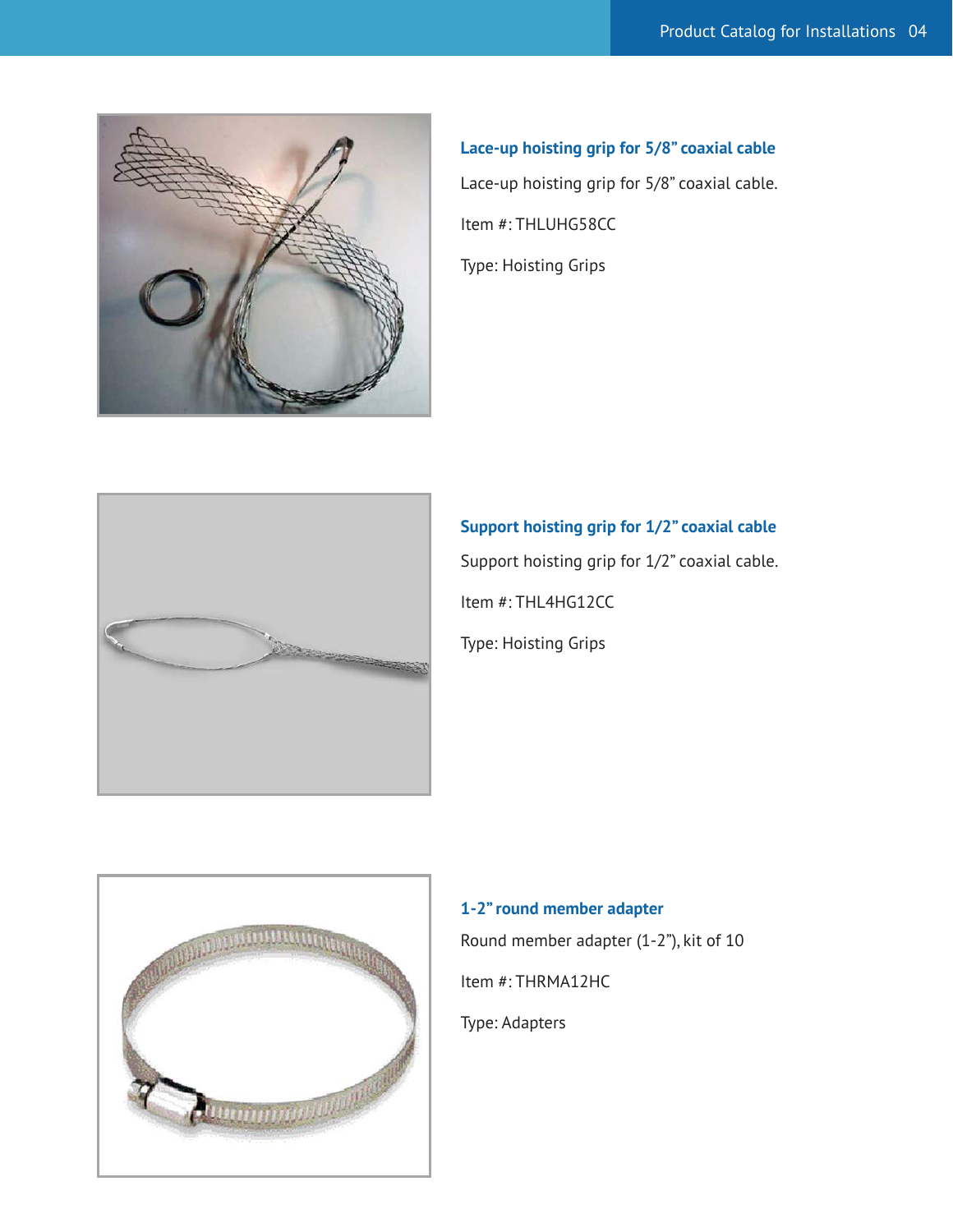

# **2-3" round member adapter** Round member adapter (2-3"), kit of 10 Item #: THRMA23HC Type: Adapters



**3-4" round member adapter** Round member adapter (3-4"), kit of 10 Item #: THRMA34HC Type: Adapters



# **4-5" round member adapter** Round member adapter (4-5"), kit of 10 Item #: THRMA45HC Type: Adapters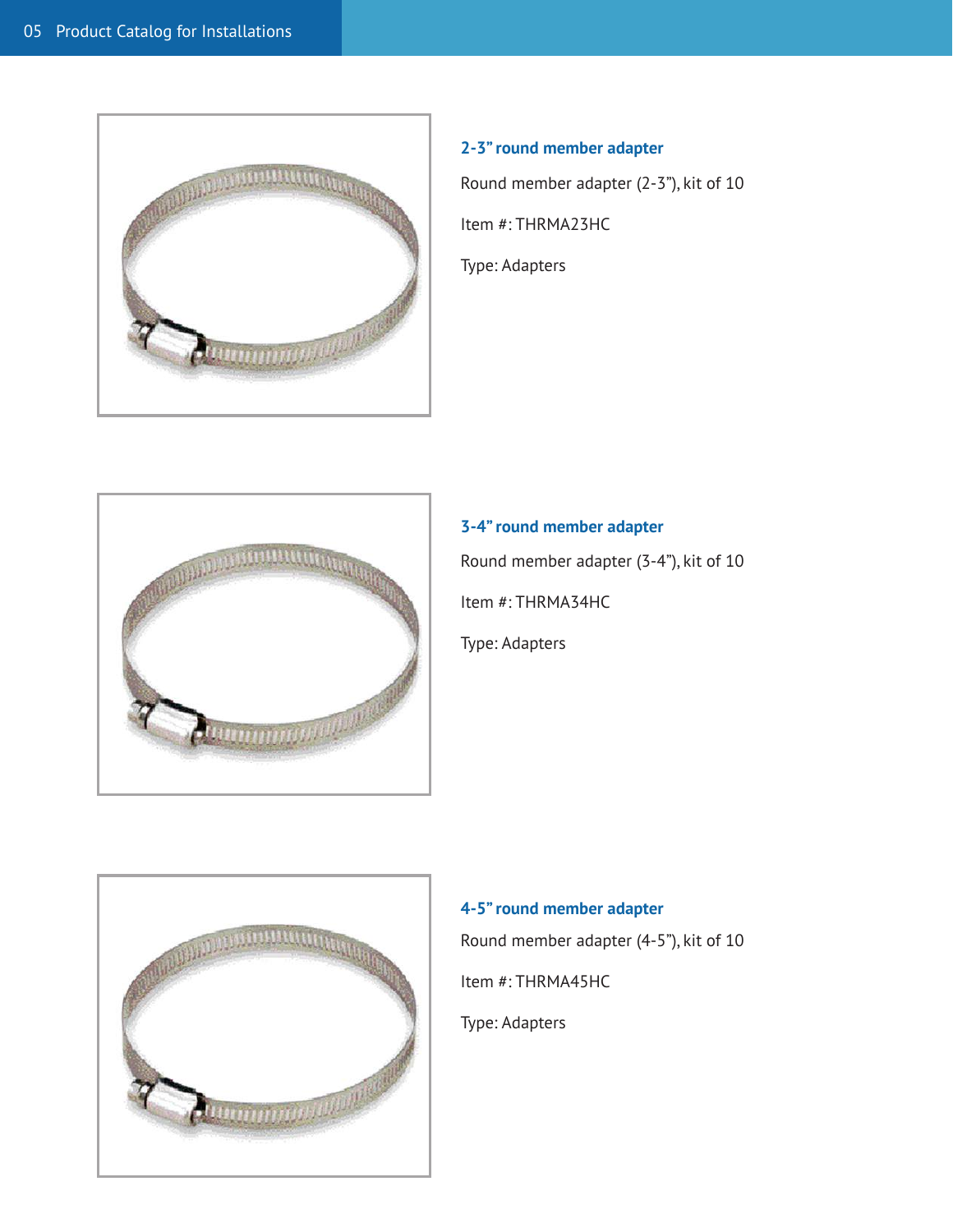

# **5-6" round member adapter**

Round member adapter (5-6"), kit of 10

Item #: THRMA56HC

Type: Adapters



# **6-8" round member adapter** Round member adapter (6-8"), kit of 10 Item #: THRMA68HC Type: Adapters



### **Standard angle adapter with 3/8" tapped hole**

Angle Member Adapter Stainless steel, 3/8" thread incl. screw, kit of 10

Item #: THAASS48-10KT

Type: Adapters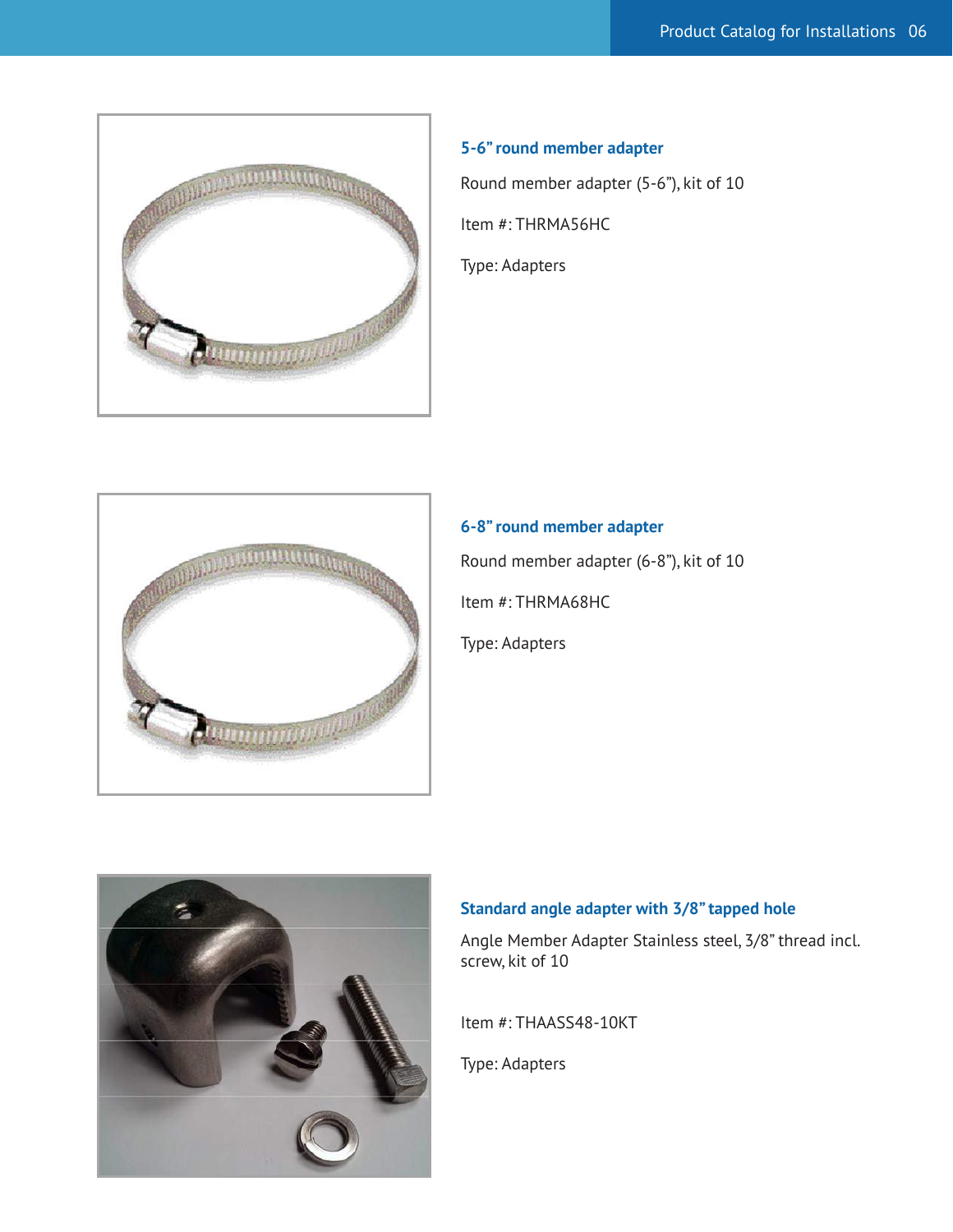

#### **Hardware kit for standard hangers including 3/8" hex head bolts**

Hardware kit for standard hangers including 3/8" hex head bolts, kit of 10

Item #: THHW38HHEX-10KT

Type: Hardware



**Hardware kit for standard hangers including 3/8" fillister head bolts** Hardware kit for standard hangers including 3/8" fillister head bolts, kit of 10

Item #: THHW38HHFLL-10KT

Type: Hardware



**Hardware kit including 3/8" threaded rod, ceiling mounting plate, and nuts and washers**<br>Hardware kit including 3/8" threaded rod, ceiling mounting plate, and nuts and washers, kit of 5

Item #: THSS38CHW-5KT

Type: Hardware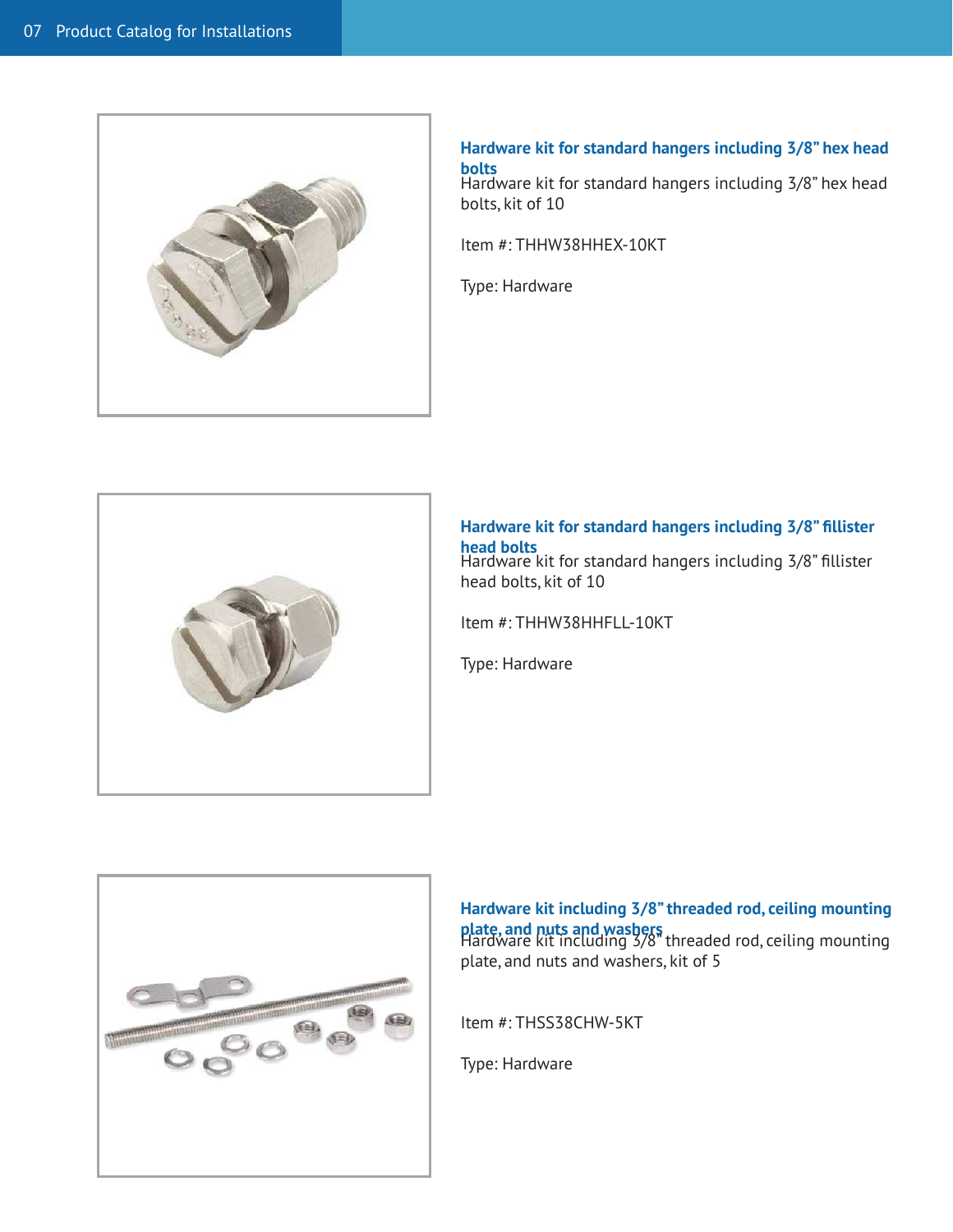

**Hardware kit for 1/2" or 7/8" double cuff block hangers including 3/8" bolts and hardware** Triple stack hardware kit for 1/2" or 7/8" double cuff hangers including 3/8" bolts and hardware, kit of 10

Item #: SS3812783-10KT

Type: Hardware



**Hardware kit for 1-1/4" or 1-5/8" double cuff block hangers including 3/8" bolts and hardware** Triple stack hardware kit for 1-1/4" or 1-5/8" double cuff block hangers including 3/8" bolts and hardware, kit of 10

Item #: SS381141583-10KT

Type: Hardware



**Hardware kit for 1/2" or 7/8" double cuff block hangers including 3/8" bolts and hardware**<br>Double stack hardware kit for 1/2" or 7/8" double cuff block hangers including 3/8" blots and hardware, kit of 10

Item #: SS3812782-10KT

Type: Hardware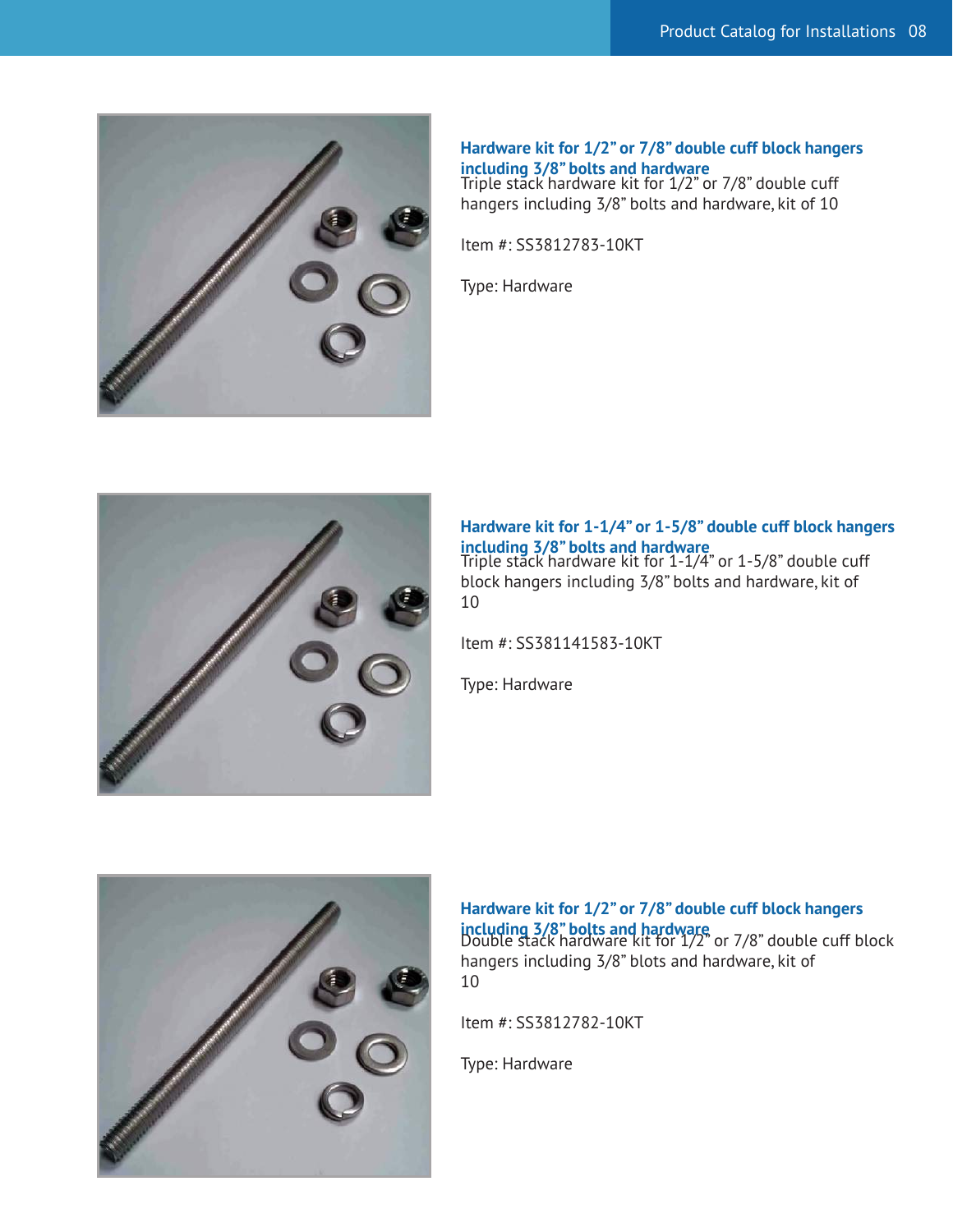

#### **Hardware kit for 1-1/4" or 1-5/8" double cuff block hangers including 3/8" bolts and hardware**

Double stack hardware kit for 1-1/4" or 1-5/8" double cuff block hangers including 3/8" bolts and hardware, kit of 10

Item #: SS381141582-10KT

Type: Hardware



#### **Hardware kit for 1/2" or 7/8" double cuff block hangers including 3/8" bolts and hardware**

Hardware kit for 1/2" or 7/8" double cuff block hangers and including 3/8" bolts and hardware, kit of 10

Item #: SS3812781-10KT

Type: Hardware



### **Premium hardware kit for mini block hangers including 5/16" bolts and hardware**

Premium hardware kit for mini block hangers including 5/16" bolts and hardware, kit of 10

Item #: SS51627-10KT

Type: Hardware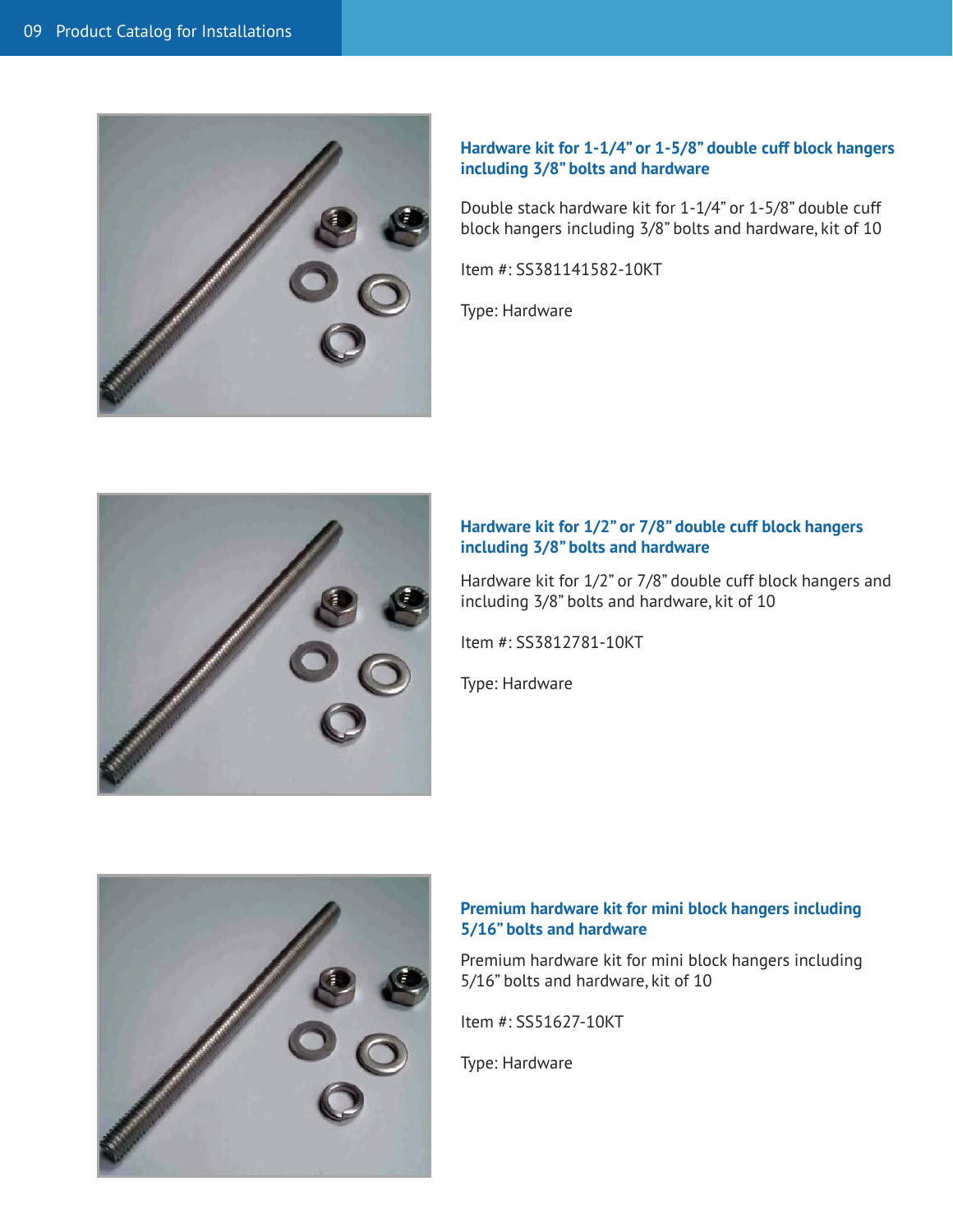

#### **Hardware kit for mini block hangers including 5/16" bolts and hardware**

Hardware kit for mini block hangers including 5/16" bolts and hardware, kit of 10

Item #: SS51628-10KT

Type: Hardware



### **Hardware kit for mini block hangers including 5/16" bolts and hardware**

Triple stack hardware kit (5/16") for mini block hangers. 8M with stainless steel rods, kit of 10

Item #: SS38221-10KT

Type: Hardware



**7/8" type N female with gas barrier** 7/8" type N female with gas barrier. Item #: THDINGB71678HX-F

Type: Connectors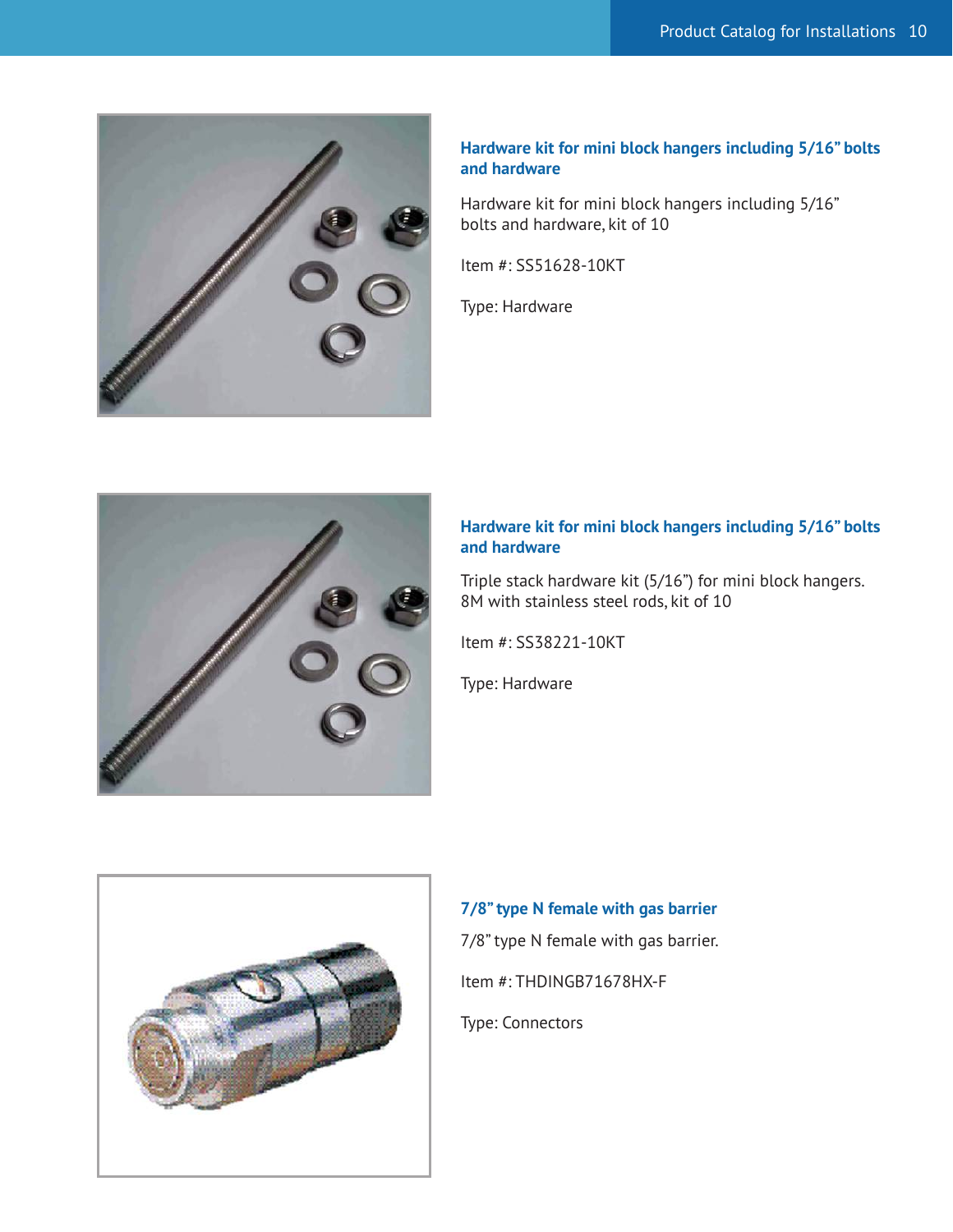

**7/8" type N male with gas barrier** 7/8" type N Male with gas barrier. Item #: THDINGB71678HX-M Type: Connectors



# **7/16" DIN male positive stop**

DIN Male positive stop connector (7/16") for ½" coaxial cable

Item #: THDINPS71612-M

Type: Connectors



#### **1/2" N male positive stop**

N Male positive stop connector for ½" coaxial cable

Item #: THNTPS12450-M

Type: Connectors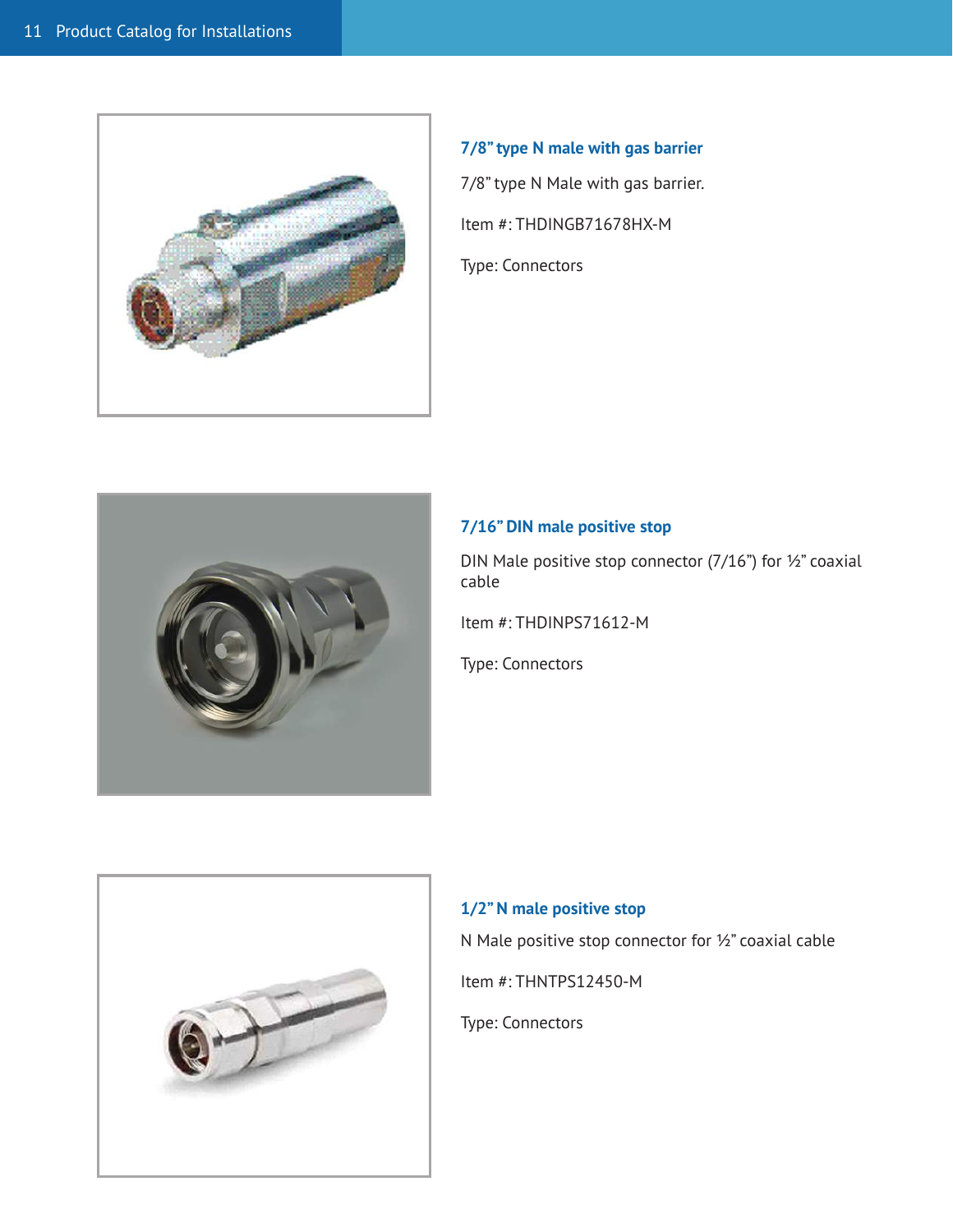

#### **½" low density foam coaxial cable; corrugated copper and black PE jacket**

1/2" low density foam coaxial cable; corrugated copper and black PE jacket.

Item #: THL412-50

Type: Coaxial Cables



# **7/8" coaxial cable; corrugated copper and black PE jacket**

Coaxial cable (7/8"), corrugated copper and black PE jacket

Item #: TH550HX78BPE

Type: Coaxial Cables



# **1-1/4" coaxial cable; corrugated copper and black PE jacket**

Coaxial cable (1-1/4"), corrugated copper and black PE jacket

Item #: TH650HX114BPE

Type: Coaxial Cables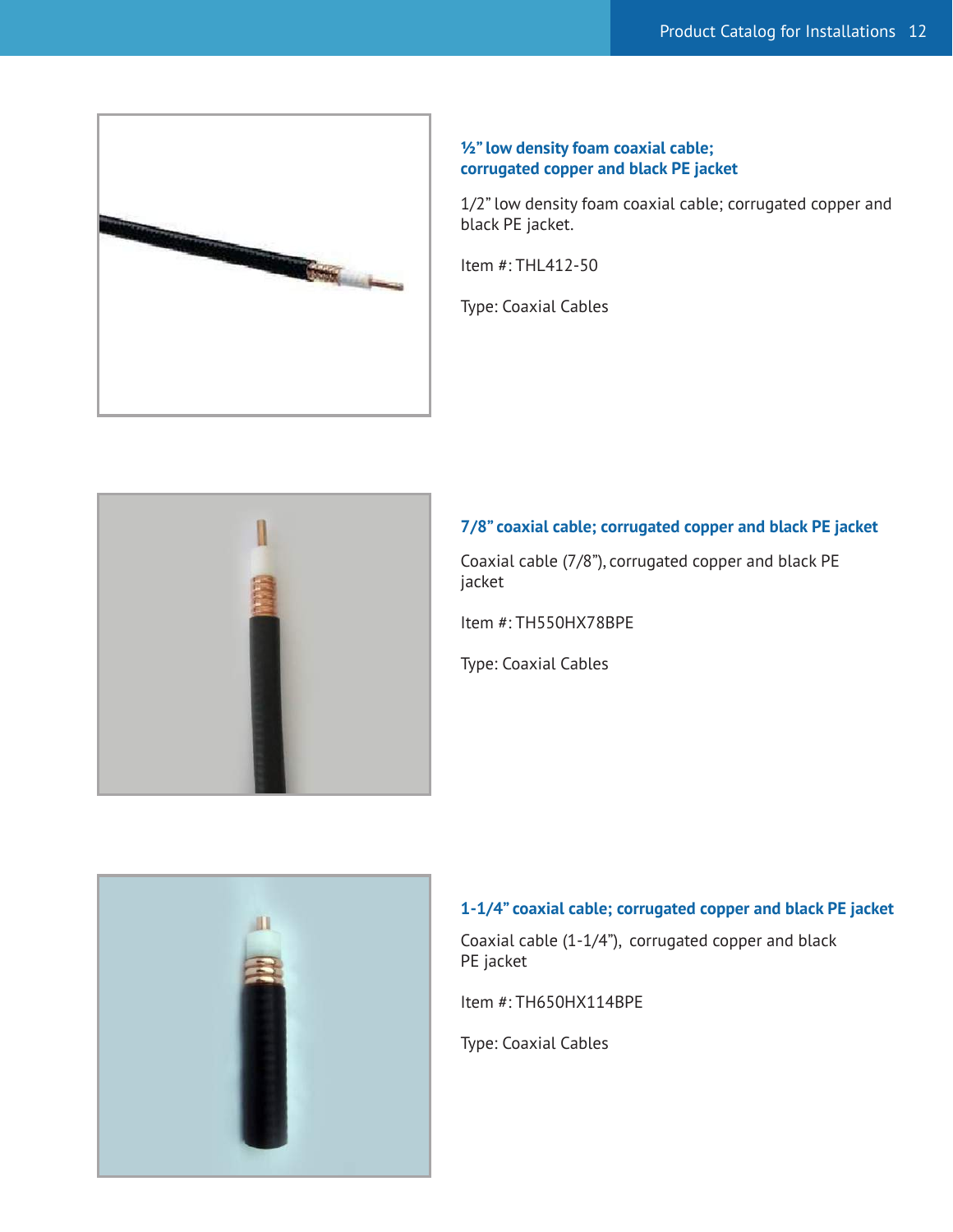

# **1-5/8" coaxial cable; corrugated copper and black PE jacket**

Coaxial cable (1-5/8), corrugated copper and black PE jacket

Item #: TH750HX158BPE

Type: Coaxial Cables



# **Communications coaxial cable; black PE jacket**

Communications coaxial cable; black PE jacket.

Item #: THLMRCC

Type: Coaxial Cables



### **Entry cushion with 3 holes with 5/8" corrugated coaxial cable**

Entry cushion with 3 holes with 5/8" corrugated coaxial cable.

Item #: THEC583CCC

Type: Coaxial Cables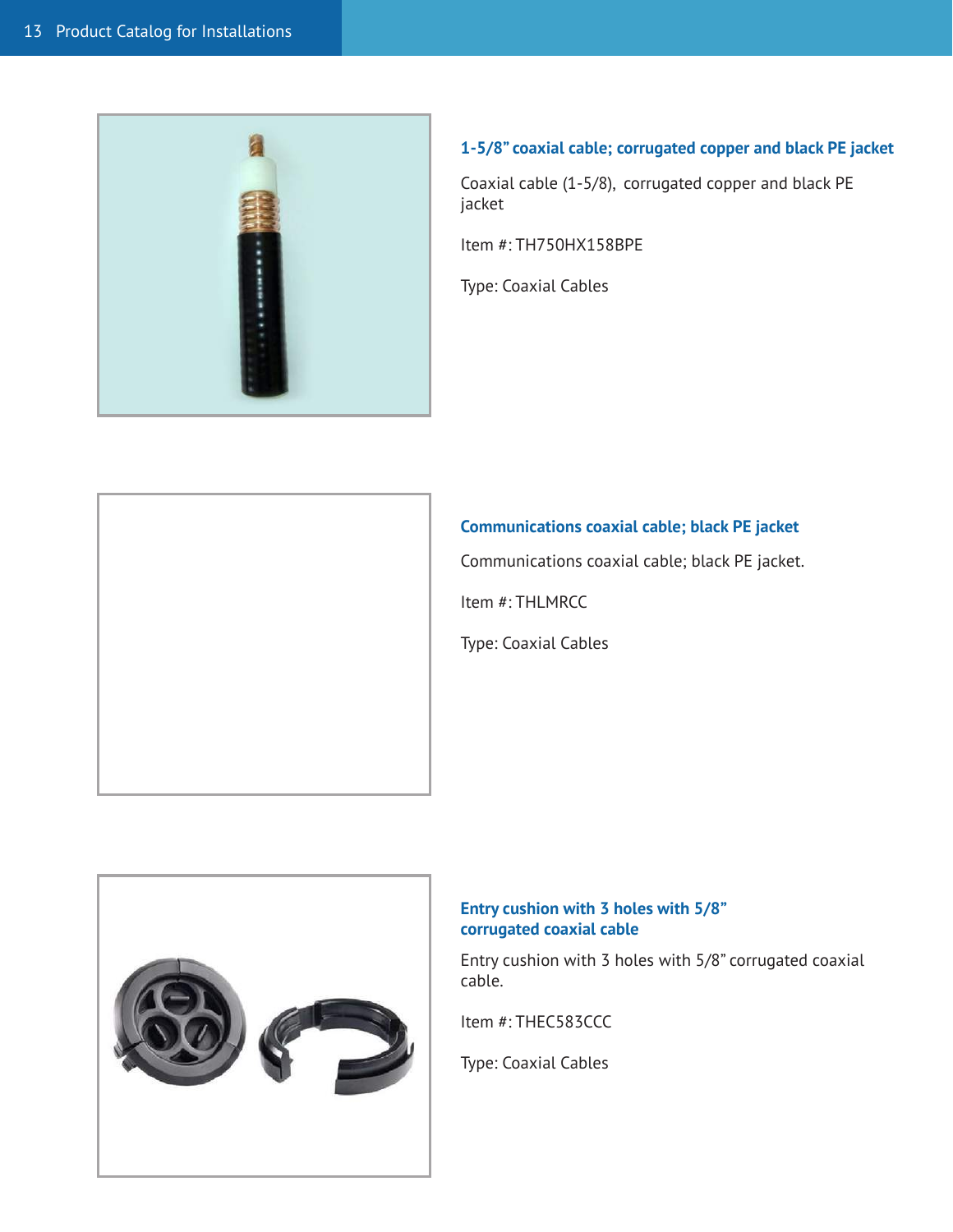

# **Grounding kit for 1/2" coaxial cable**

Grounding kit for 1/2" coaxial cable Item #: THSGK1212CC Type: Grounding Kits



**Grounding kit for 5/8" coaxial cable** Grounding kit for 5/8" coaxial cable Item #: THSGK5812CC Type: Grounding Kits



**Grounding kit for 7/8" coaxial cable** Grounding kit for 7/8" coaxial cable Item #: THSGK7812CC Type: Grounding Kits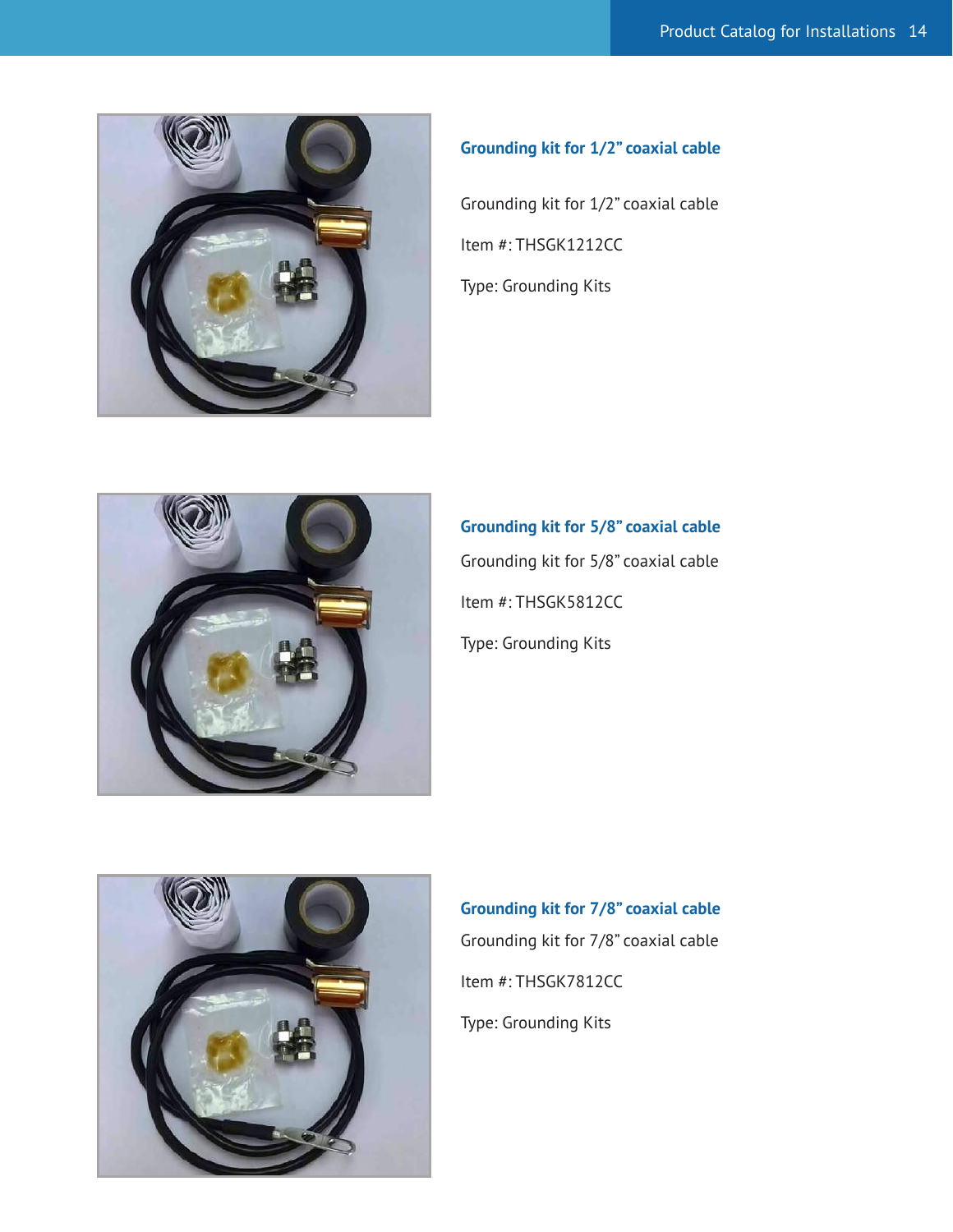

**Grounding kit for 1-1/4" coaxial cable** Grounding kit for 1-1/4" coaxial cable Item #: THSGK114CCC Type: Grounding Kits



**Grounding kit for 1-5/8" coaxial cable** Grounding kit for 1-5/8" coaxial cable Item #: THSGK158CCC Type: Grounding Kits



#### **Universal grounding kit for Heliax 1/2" through 1-5/8" and smoothwall coaxial cable, elliptical waveguide 63 through 180 FiberFeed Hybrid cables**

Universal grounding kit for Heliax 1/2" through 1-5/8" corrugated and smoothwall coaxial cable, elliptical waveguide 63 through 180 FiberFeed Hybrid cables

Item #: THUGKHX12158CC

Type: Grounding Kits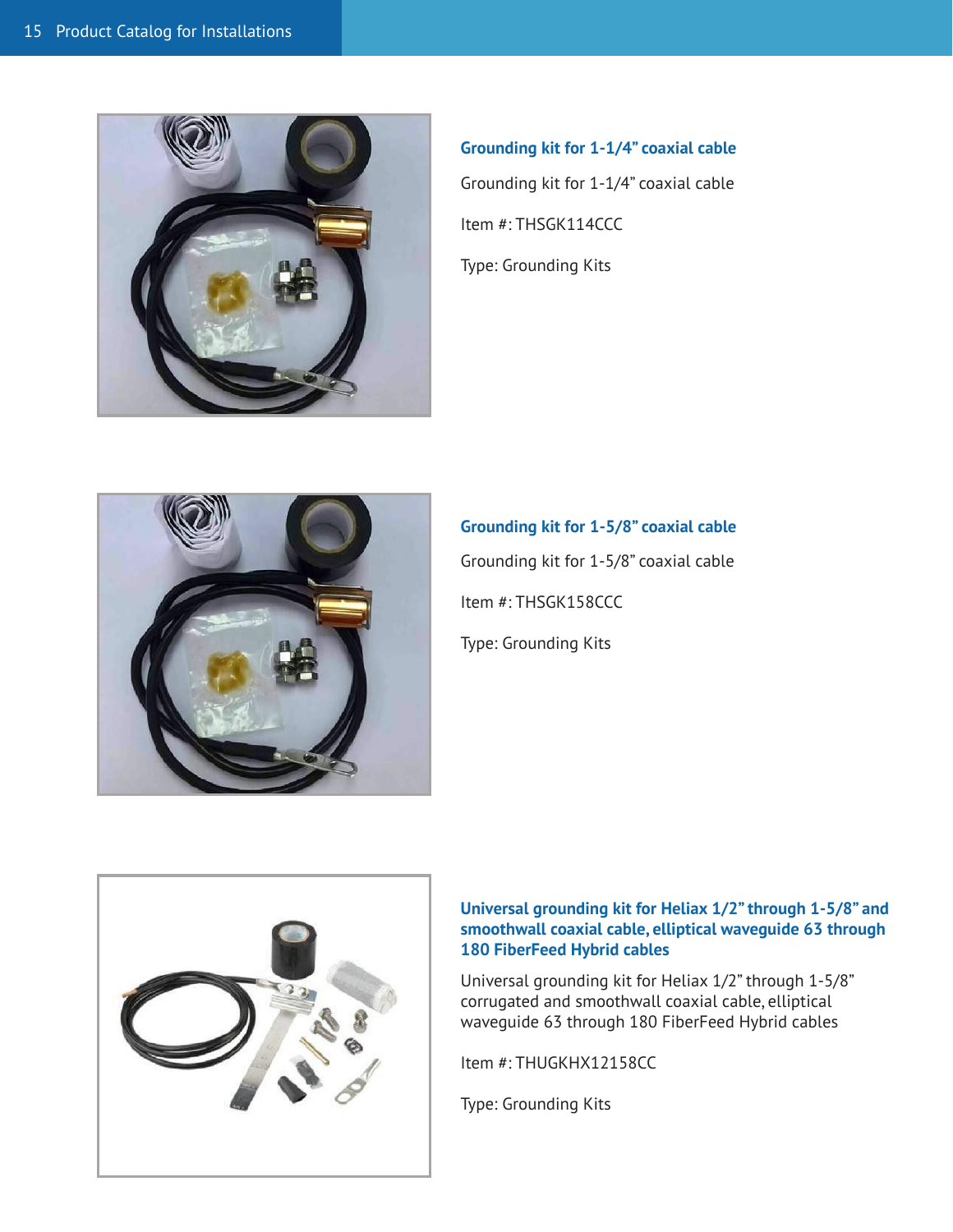

### **Standard grounding kit for 1/4" & 3/8" corrugated coaxial cable**

Standard grounding kit for 1/4" & 3/8" corrugated coaxial cable

Item #: THSGK1438CC

Type: Grounding Kits



### **¼" Earthing Kit with 24" grounding cable**

Grounding kit for 1/4" Cat5e Cable with 2 hole lug, with 24" #6 AWG cable, includes mounting bracket and bolt assembly

Item #: TEKHS142422-B

Type: Grounding Kits



# **DB9 (M) – AISG (F) Weatherproof (PU), 1meter**

Waterproof IP 67: DB9 Male to AISG Female, 1 meter, PU jacket overmold

Item #: THAGDB91RET

Type: Jumper Cables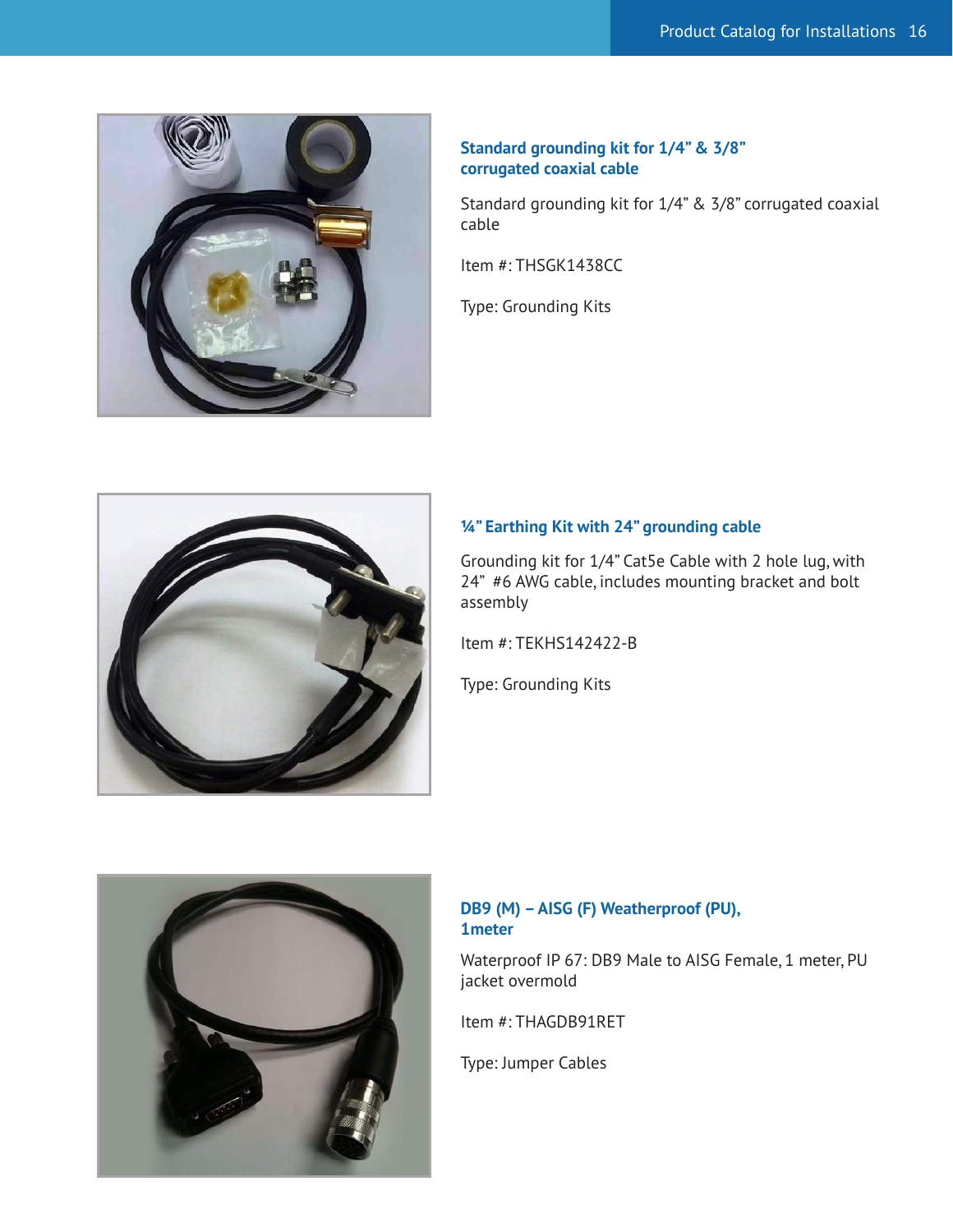

### **AISG/Male to AISG/Female, 1 meter, PU jacket**

RET Cable AISG/Male to AISG/Female 8PIN, 1meter, PU jacket overmold

Item #: THAGMF1RET

Type: Jumper Cables



# **AISG/Male to AISG/Female, 3 meter, PU jacket**

RET Cable AISG/Male to AISG/Female 8PIN, 3meter, PU jacket overmold

Item #: THAGMF3RET

Type: Jumper Cables



# **AISG/Male to AISG/Female, 5 meter, PU jacket**

RET Cable AISG/Male to AISG/Female 8PIN, 5meter, PU jacket overmold

Item #: THAGMF5RET

Type: Jumper Cables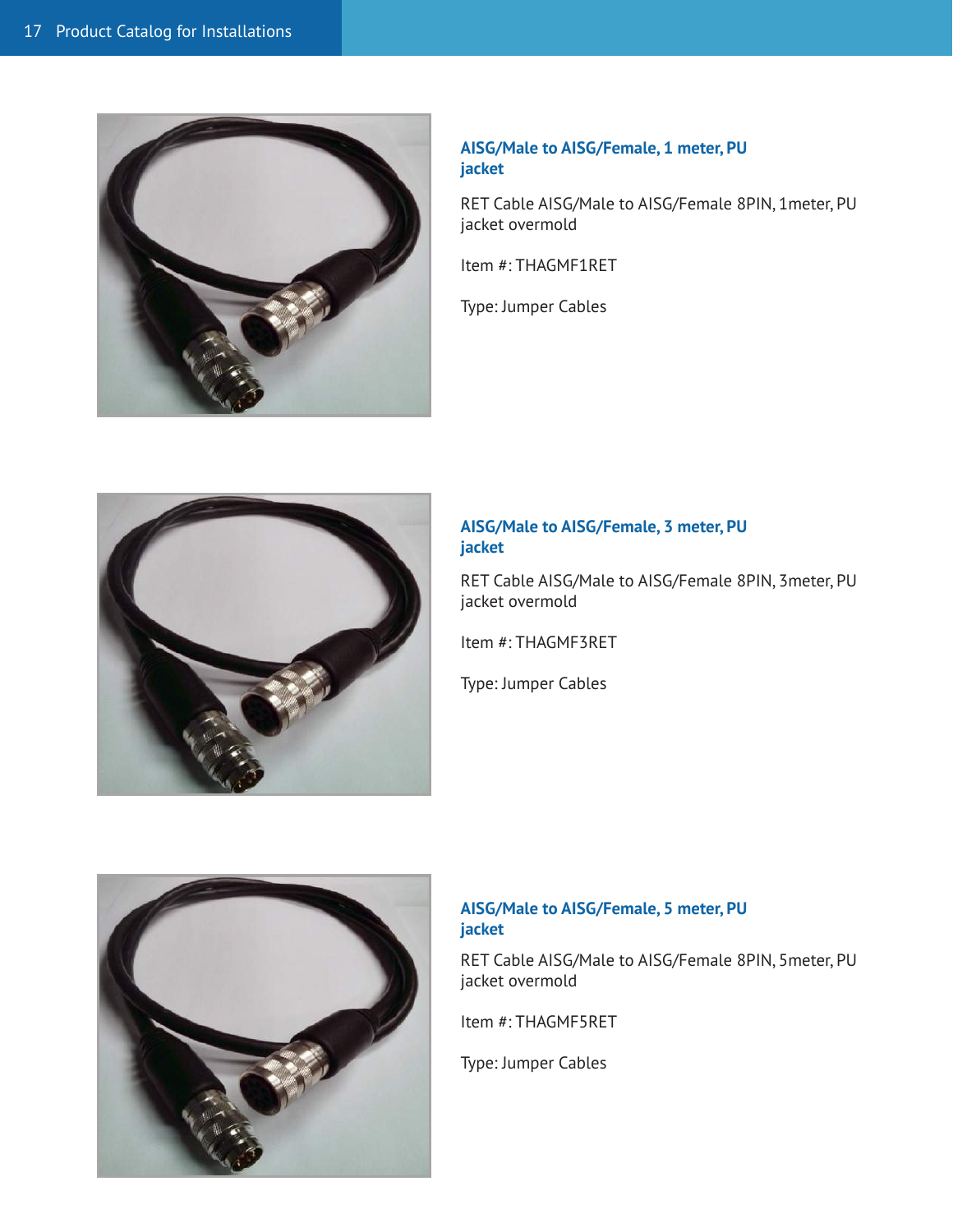

### **AISG/Male to AISG/Female, 7 meter, PU jacket**

RET Cable AISG/Male to AISG/Female 8PIN, 7meter, PU jacket overmold

Item #: THAGMF7RET

Type: Jumper Cables



# **AISG/Male to AISG/Female, 10 meter, PU jacket**

RET Cable AISG/Male to AISG/Female 8PIN, 10meter, PU jacket overmold

Item #: THAGMF10RET

Type: Jumper Cables



# **AISG/Male to AISG/Female, 15 meter, PU jacket**

RET Cable AISG/Male to AISG/Female 8PIN, 15meter, PU jacket overmold

Item #: THAGMF15RET

Type: Jumper Cable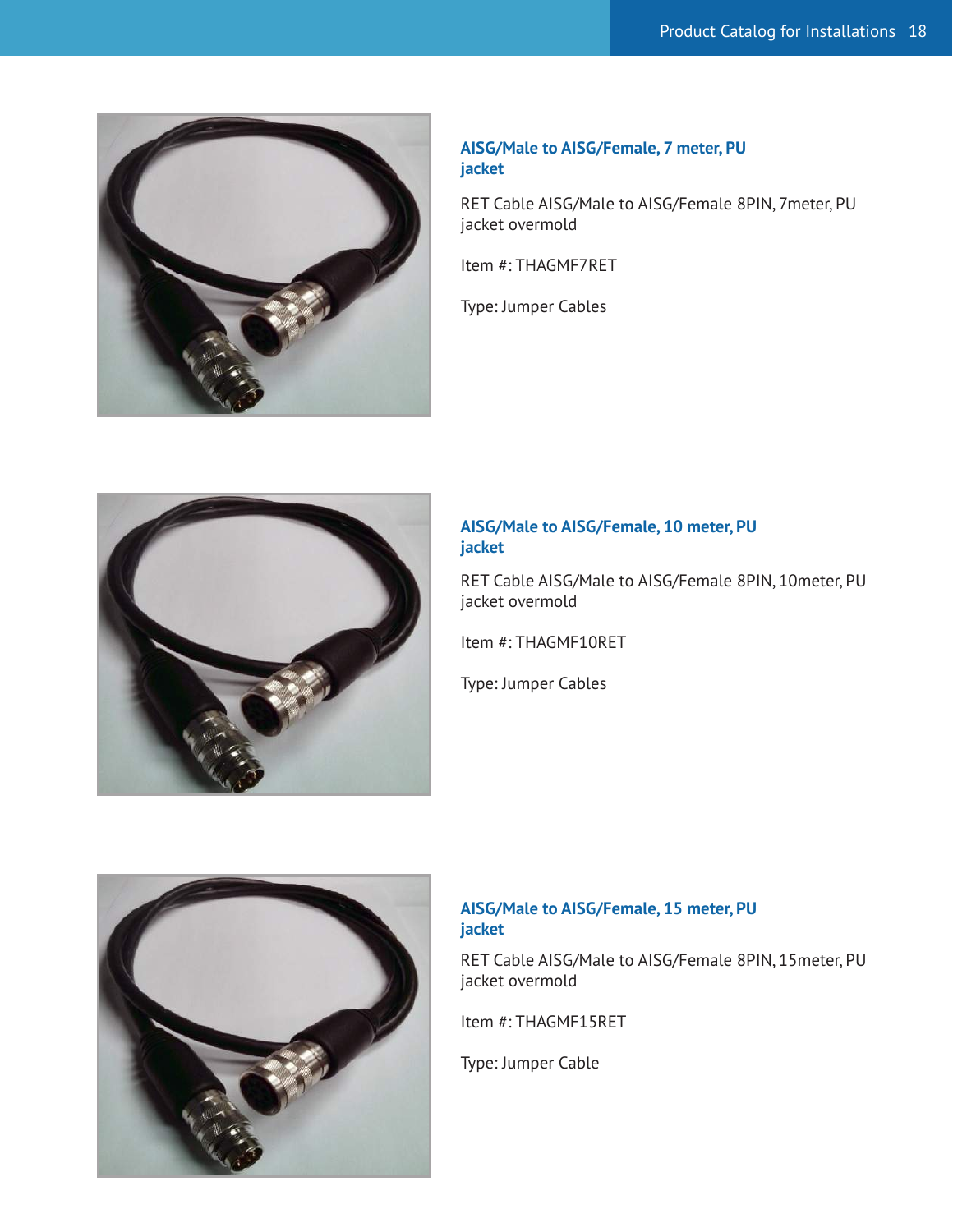

### **Weatherproofing kit for connectors and splices including PVC tape and butyl rubber**

Weatherproofing kit for connectors and splices including PVC tape and butyl rubber.

Item #: THWPCSBT162

Type: Weatherproofing



**14.25" Nylon cable tie** 14.25" Nylon cable tie, kit of 50 Item #: THCTB1425-50 Type: Fasteners



# **Tinned copper bus bar (1/4"x 2-1/2" x 12- 1/2")**

Tinned copper bus bar  $(1/4" \times 2-1/2" \times 12-1/2")$ 

Item #: THBB14-212-12CHW

Type: Bus Bars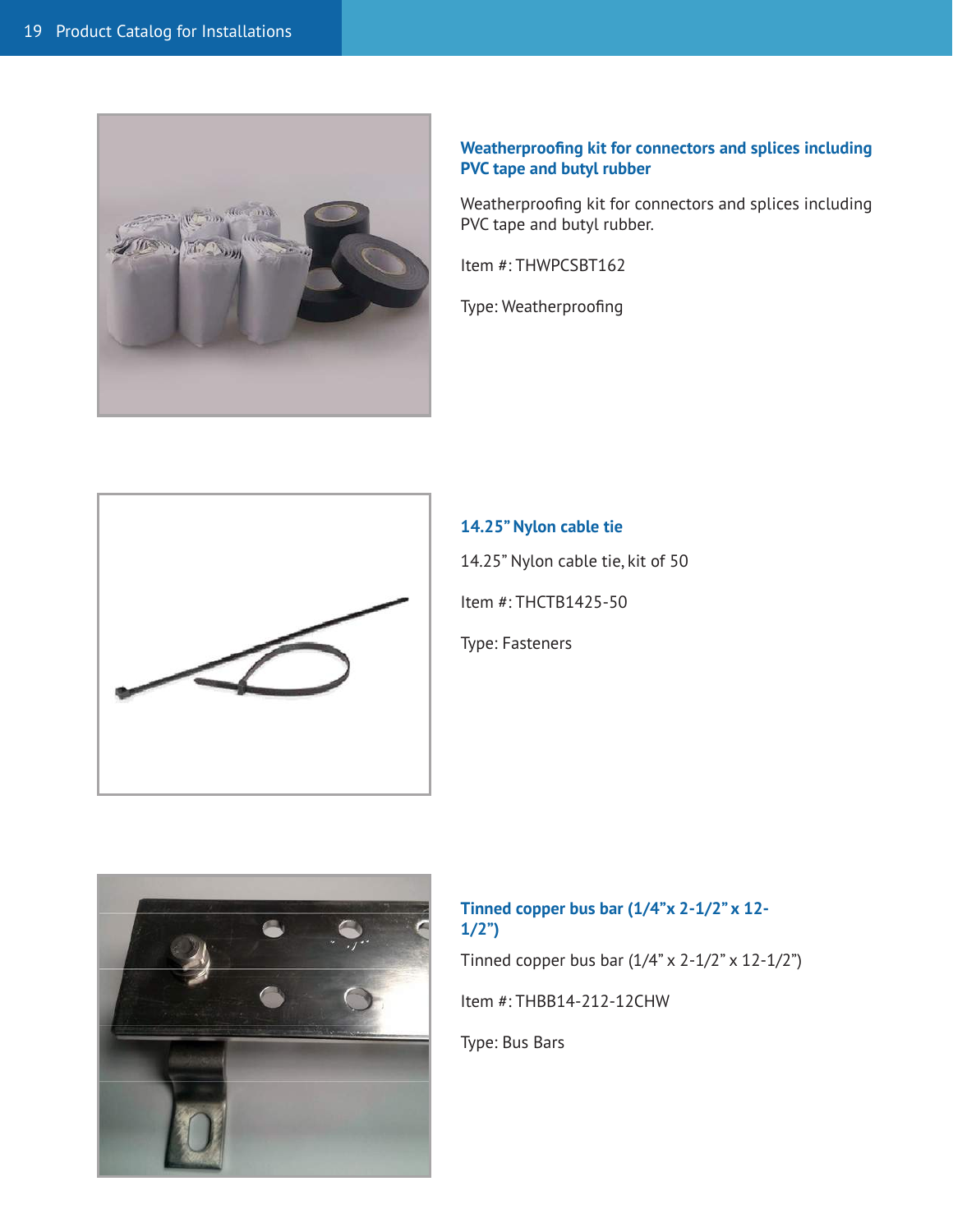

# **Standoff isolators 3200 2-1/2" x 2-1/2"**

Standoff isolators 3200V 2-1/2" x 2-1/2"

Item #: TH25x120

Type: Isolators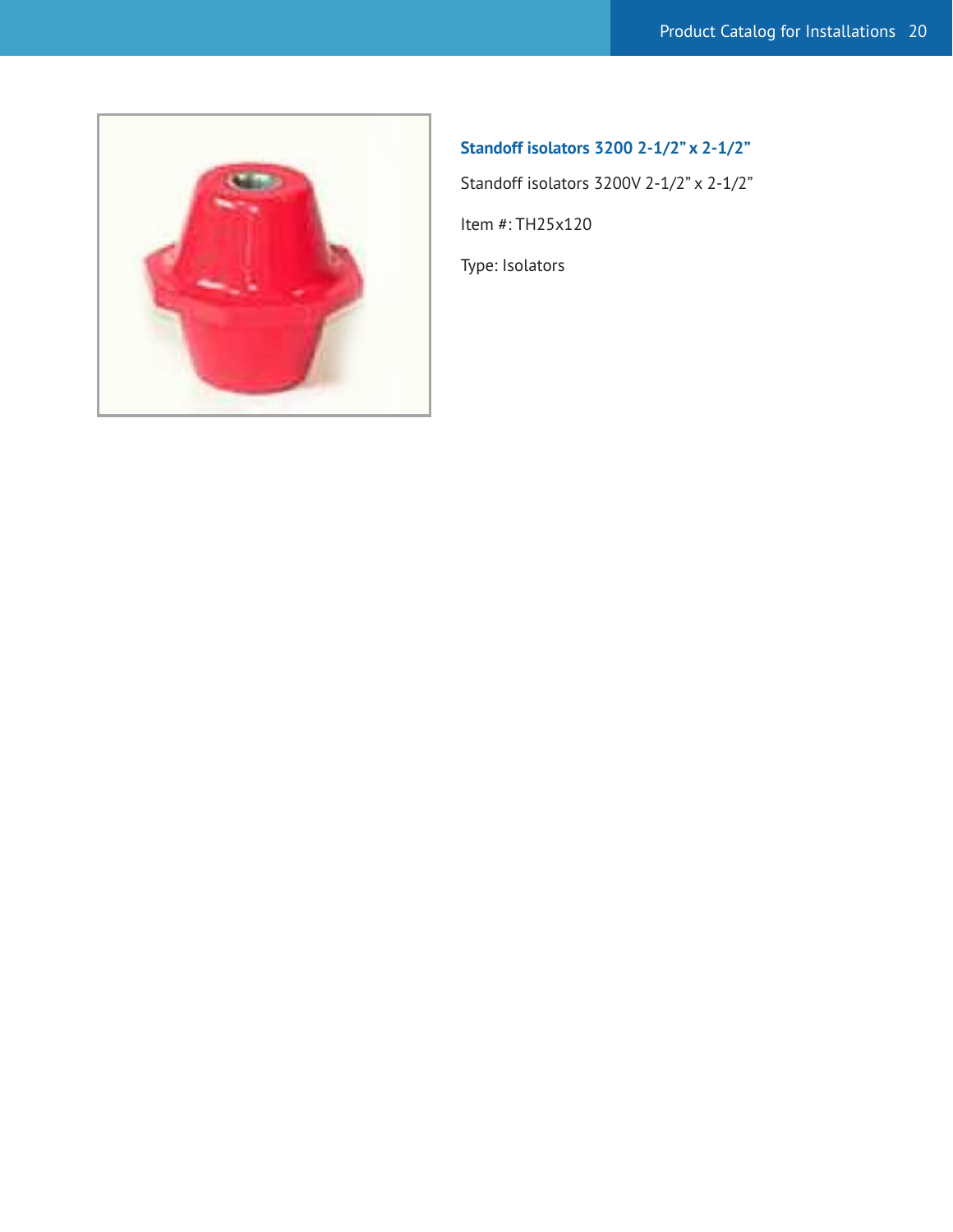# **Index**

| А<br>AISG/Male to AISG/Female (PU)<br>Angle adapters<br>Angle adapter accessories                                                                                                              | $17 - 18$<br>06<br>$07-10$                                  |
|------------------------------------------------------------------------------------------------------------------------------------------------------------------------------------------------|-------------------------------------------------------------|
| B<br><b>Bus bars</b>                                                                                                                                                                           | 19                                                          |
| C<br><b>Cable block hangers</b><br>Mini cable block hanger<br>Coaxial cable block hanger<br><b>Coaxial cables</b><br><b>Communications coaxial cable</b><br><b>Entry cushion</b><br>Connectors | $01 - 02$<br>01<br>02<br>$12 - 13$<br>13<br>13<br>$10 - 11$ |
| D<br>DB9 (M) - AISG (F) (PU), Jumper Cable<br>DIN positive stop connectors                                                                                                                     | 16<br>11                                                    |
| F<br><b>Fasteners</b>                                                                                                                                                                          | 19                                                          |
| G<br><b>Grounding kits</b>                                                                                                                                                                     | $14 - 16$                                                   |
| н<br>Hardware kit for block hangers<br><b>Hoisting Grips</b>                                                                                                                                   | $07 - 10$<br>$3 - 4$                                        |
| <b>Isolators</b>                                                                                                                                                                               | 20                                                          |
| J<br><b>Jumper Cables</b>                                                                                                                                                                      | 17-18                                                       |

| Lace-up hoisting grips                                                          | $03 - 04$             |
|---------------------------------------------------------------------------------|-----------------------|
| Ν<br>N Gas barrier connectors<br>N Positive stop connectors<br>Nylon cable ties | $10 - 11$<br>11<br>19 |
| R<br>Round member adapters                                                      | 04-06                 |
| S<br><b>Standoff isolators</b><br>Support hoisting grip                         | 19<br>04              |
| т<br>Tinned copper bus bar                                                      | 19                    |
| W<br>Weatherproofing kit                                                        | 19                    |